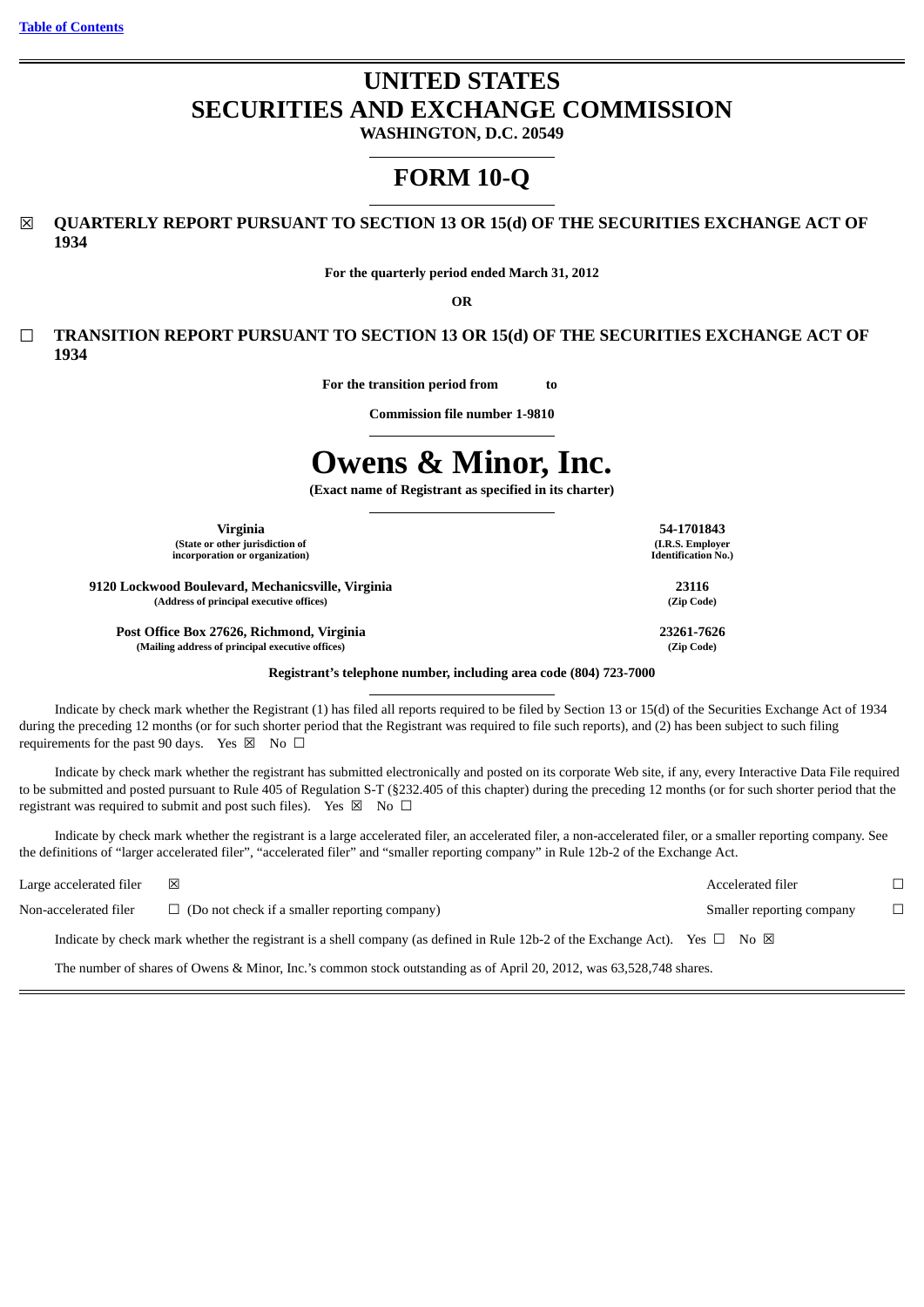### **Owens & Minor, Inc. and Subsidiaries Index**

### **[Part I. Financial Information](#page-2-0)**

| Item 1.  | <b>Financial Statements</b>                                                                  |                |
|----------|----------------------------------------------------------------------------------------------|----------------|
|          | Consolidated Statements of Income—Three Months Ended March 31, 2012 and 2011                 | 3              |
|          | Consolidated Statements of Comprehensive Income—Three Months Ended March 31, 2012 and 2011   | 4              |
|          | Consolidated Balance Sheets-March 31, 2012 and December 31, 2011                             | 5              |
|          | Consolidated Statements of Cash Flows—Three Months Ended March 31, 2012 and 2011             | 6              |
|          | Consolidated Statements of Changes in Equity—Three Months Ended March 31, 2012 and 2011      | $\overline{7}$ |
|          | <b>Notes to Consolidated Financial Statements</b>                                            | 8              |
| Item 2.  | <b>Management's Discussion and Analysis of Financial Condition and Results of Operations</b> | 18             |
| Item 3.  | <b>Quantitative and Qualitative Disclosures About Market Risk</b>                            | 23             |
| Item 4.  | <b>Controls and Procedures</b>                                                               | 23             |
|          | <b>Part II. Other Information</b>                                                            |                |
| Item 1.  | <b>Legal Proceedings</b>                                                                     | 23             |
| Item 1A. | <b>Risk Factors</b>                                                                          | 23             |
| Item 2.  | <b>Issuer Purchase of Equity Securities</b>                                                  | 24             |
| Item 6.  | <b>Exhibits</b>                                                                              | 25             |
|          |                                                                                              |                |

### 2

<span id="page-1-0"></span>**Page**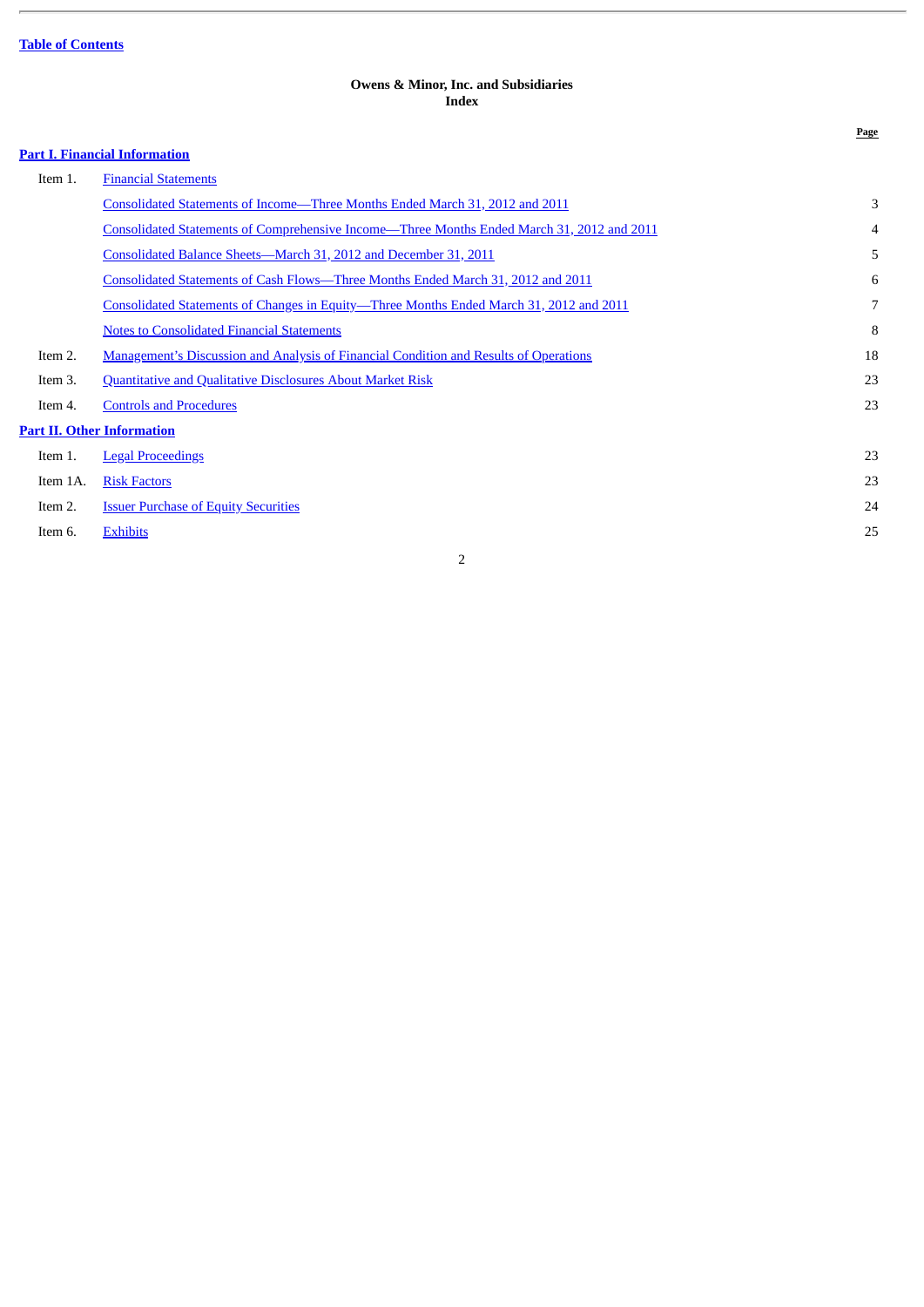### <span id="page-2-0"></span>**Part I. Financial Information**

<span id="page-2-2"></span><span id="page-2-1"></span>**Item 1. Financial Statements**

### **Owens & Minor, Inc. and Subsidiaries Consolidated Statements of Income** *(unaudited)*

|                                               |   | Three Months Ended March 31, |    |             |
|-----------------------------------------------|---|------------------------------|----|-------------|
| (in thousands, except per share data)         |   | 2012                         |    | 2011        |
| Net revenue                                   |   | \$2,217,882                  |    | \$2,123,815 |
| Cost of goods sold                            |   | 2,003,554                    |    | 1,913,040   |
| Gross margin                                  |   | 214,328                      |    | 210,775     |
| Selling, general, and administrative expenses |   | 155,572                      |    | 150,973     |
| Depreciation and amortization                 |   | 8,578                        |    | 8,767       |
| Other operating (income) loss, net            |   | (1,694)                      |    | 38          |
| <b>Operating earnings</b>                     |   | 51,872                       |    | 50,997      |
| Interest expense, net                         |   | 3,422                        |    | 3,717       |
| Income before income taxes                    |   | 48,450                       |    | 47,280      |
| Income tax provision                          |   | 19,090                       |    | 18,540      |
| Net income                                    |   | 29,360                       |    | 28,740      |
| Net income per common share—basic             |   | 0.46                         |    | 0.45        |
| Net income per common share-diluted           |   | 0.46                         | S. | 0.45        |
| Cash dividends per common share               | S | 0.22                         | S. | 0.20        |

See accompanying notes to consolidated financial statements.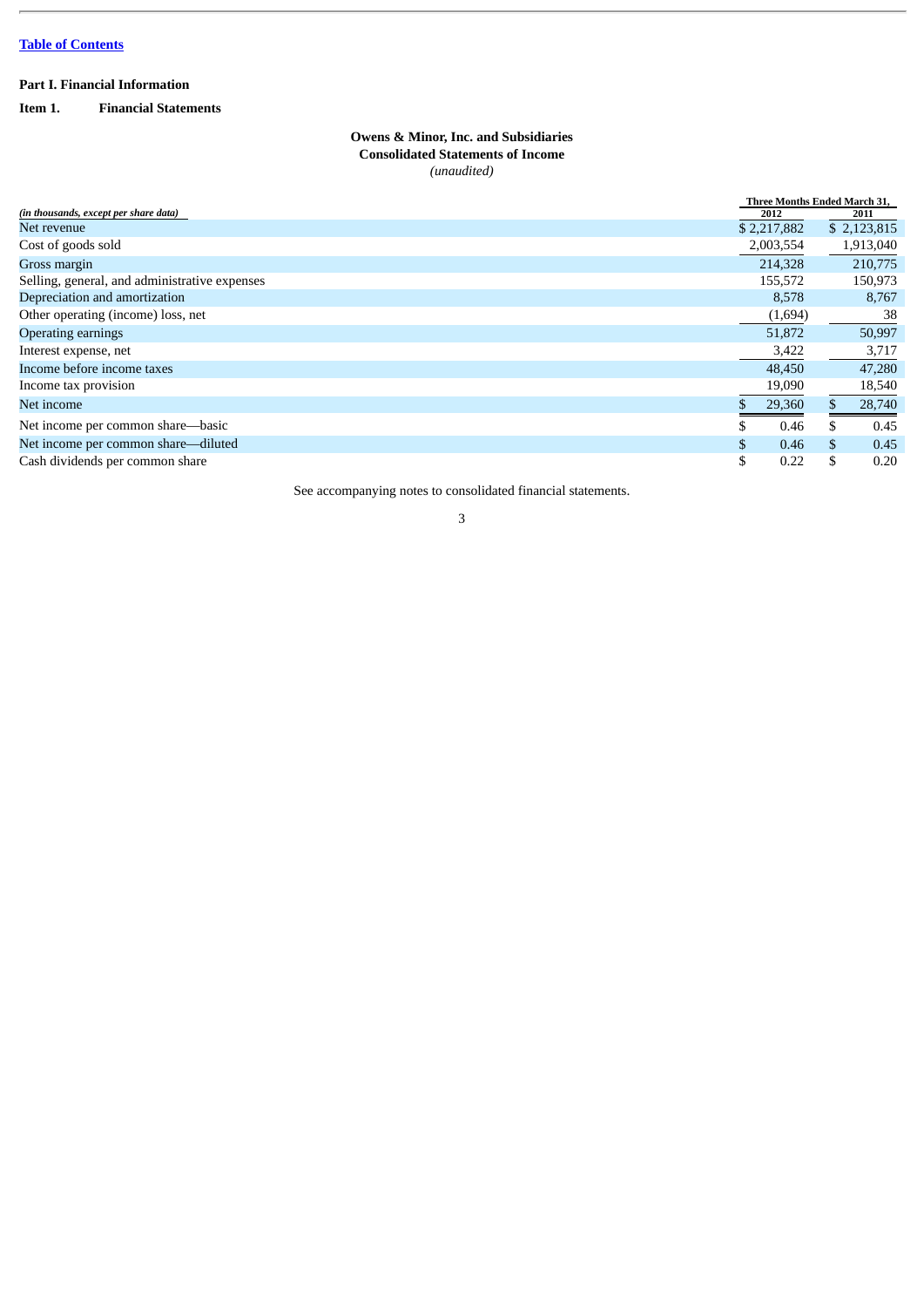## **Owens & Minor, Inc. and Subsidiaries**

**Consolidated Statements of Comprehensive Income**

*(unaudited)*

<span id="page-3-0"></span>

|                                                                                                            | Three Months Ended March 31, |        |
|------------------------------------------------------------------------------------------------------------|------------------------------|--------|
| (in thousands)                                                                                             | 2012                         | 2011   |
| Net income                                                                                                 | 29.360                       | 28,740 |
| Other comprehensive income, net of tax:                                                                    |                              |        |
| Amounts recognized in net periodic benefit cost (net of income tax expense—\$225 in 2012 and \$55 in 2011) | 351                          | 86     |
| Amounts recognized in interest expense, net (net of income tax benefit—\$8 in 2012 and 2011)               | (13)                         | (12)   |
| Other comprehensive income                                                                                 | 338                          | 74     |
| Comprehensive income                                                                                       | 29,698                       | 28.814 |

See accompanying notes to consolidated financial statements.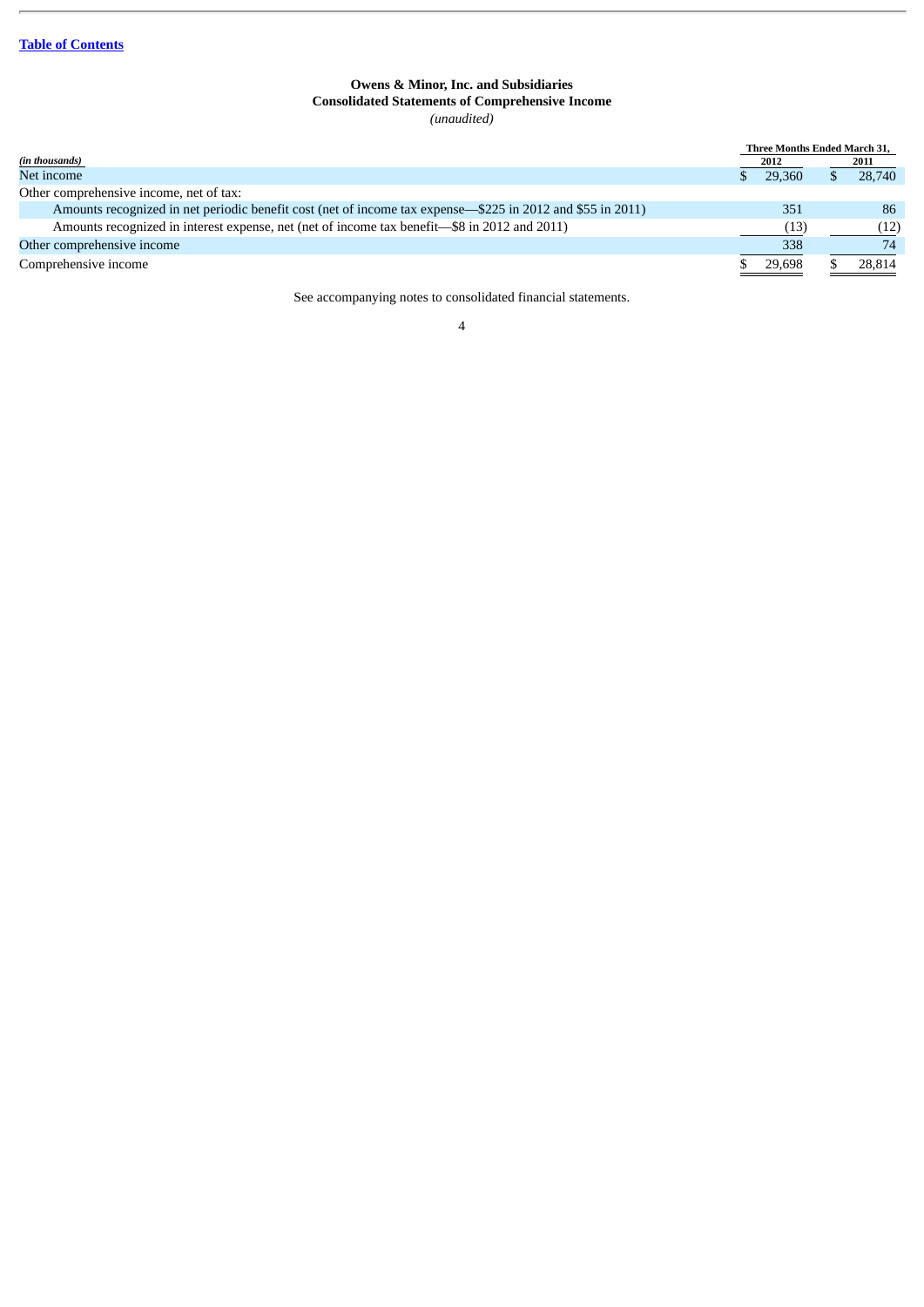### **Owens & Minor, Inc. and Subsidiaries Consolidated Balance Sheets**

*(unaudited)*

<span id="page-4-0"></span>

| (in thousands, except per share data)                                                                                                   | March 31,<br>2012       | December 31,<br>2011 |
|-----------------------------------------------------------------------------------------------------------------------------------------|-------------------------|----------------------|
| <b>Assets</b>                                                                                                                           |                         |                      |
| <b>Current assets</b>                                                                                                                   |                         |                      |
| Cash and cash equivalents                                                                                                               | \$ 213,927              | \$135,938            |
| Accounts and notes receivable, net of allowances of \$15,423 and \$15,622                                                               | 499,015                 | 506,758              |
| Merchandise inventories                                                                                                                 | 724,206                 | 806,366              |
| Other current assets                                                                                                                    | 66,647                  | 76,763               |
| <b>Total current assets</b>                                                                                                             | 1,503,795               | 1,525,825            |
| Property and equipment, net of accumulated depreciation of \$106,510 and \$102,904                                                      | 107,705                 | 108,061              |
| Goodwill, net                                                                                                                           | 248,498                 | 248,498              |
| Intangible assets, net                                                                                                                  | 21,547                  | 22,142               |
| Other assets, net                                                                                                                       | 43,265                  | 42,289               |
| <b>Total assets</b>                                                                                                                     | \$1,924,810             | \$1,946,815          |
| <b>Liabilities and equity</b>                                                                                                           |                         |                      |
| <b>Current liabilities</b>                                                                                                              |                         |                      |
| Accounts payable                                                                                                                        | $\mathbb{S}$<br>537,514 | \$ 575,793           |
| Accrued payroll and related liabilities                                                                                                 | 10,471                  | 20,668               |
| Deferred income taxes                                                                                                                   | 39,437                  | 42,296               |
| Other accrued liabilities                                                                                                               | 104,856                 | 93,608               |
| <b>Total current liabilities</b>                                                                                                        | 692,278                 | 732,365              |
| Long-term debt, excluding current portion                                                                                               | 212,285                 | 212.681              |
| Deferred income taxes                                                                                                                   | 23,505                  | 21,894               |
| Other liabilities                                                                                                                       | 60,816                  | 60,658               |
| <b>Total liabilities</b>                                                                                                                | 988,884                 | 1,027,598            |
| <b>Commitments and contingencies</b>                                                                                                    |                         |                      |
| Equity                                                                                                                                  |                         |                      |
| Owens & Minor, Inc. shareholders' equity:                                                                                               |                         |                      |
| Preferred stock, par value \$100 per share, authorized-10,000 shares, Series A Participating Cumulative Preferred Stock;<br>none issued |                         |                      |
| Common stock, par value \$2 per share; authorized—200,000 shares; issued and outstanding—63,521 shares and 63,449                       |                         |                      |
| shares                                                                                                                                  | 127,041                 | 126,900              |
| Paid-in capital                                                                                                                         | 183,390                 | 179,052              |
| Retained earnings                                                                                                                       | 631,521                 | 619,629              |
| Accumulated other comprehensive loss                                                                                                    | (7, 156)                | (7, 494)             |
| Total Owens & Minor, Inc. shareholders' equity                                                                                          | 934,796                 | 918,087              |
| Noncontrolling interest                                                                                                                 | 1,130                   | 1,130                |
| <b>Total equity</b>                                                                                                                     | 935,926                 | 919,217              |
| <b>Total liabilities and equity</b>                                                                                                     | \$1,924,810             | \$1,946,815          |

See accompanying notes to consolidated financial statements. 5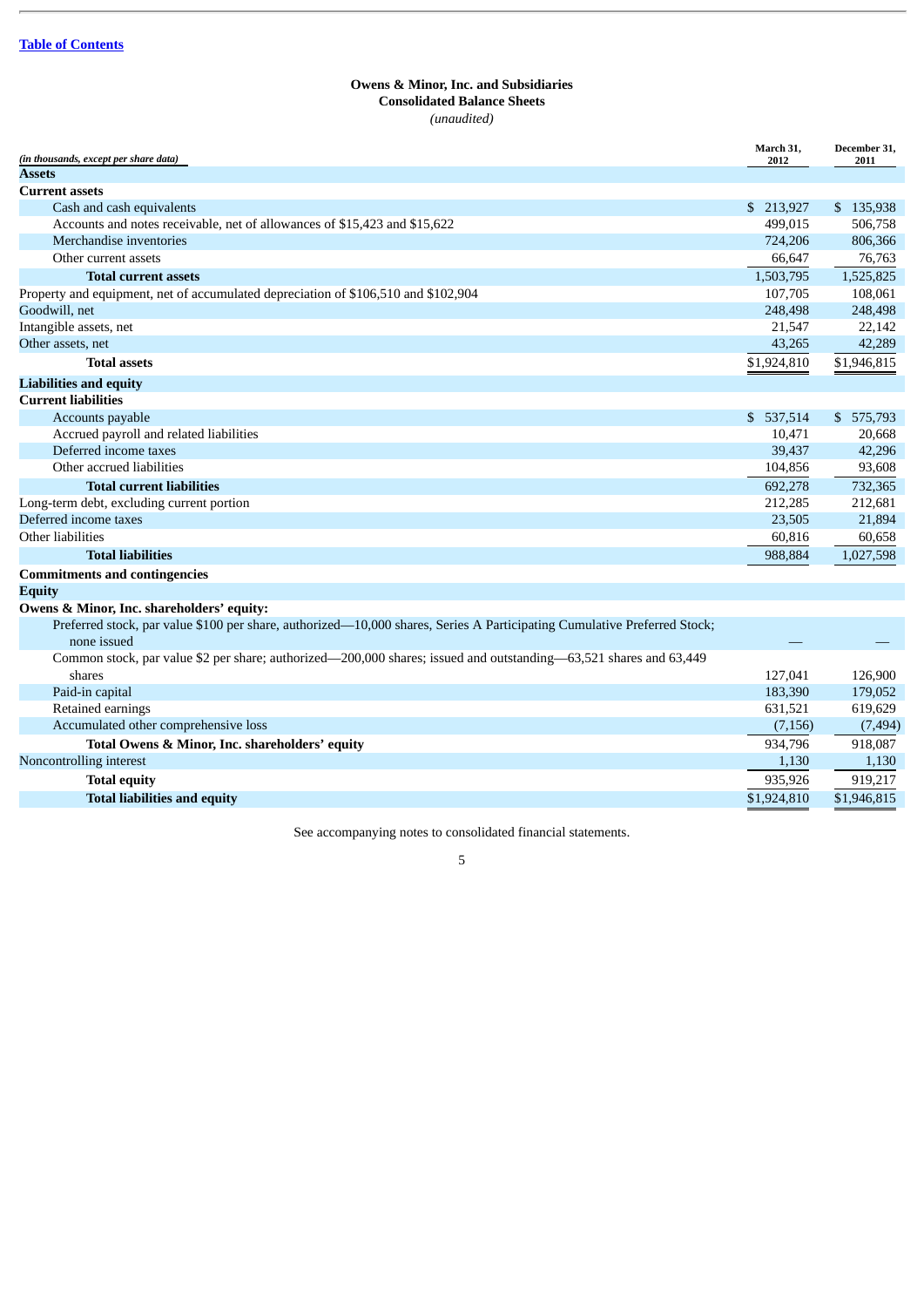### **Owens & Minor, Inc. and Subsidiaries Consolidated Statements of Cash Flows**

*(unaudited)*

<span id="page-5-0"></span>

|                                                                                                                                         |    |                 | Three Months Ended March 31, |  |
|-----------------------------------------------------------------------------------------------------------------------------------------|----|-----------------|------------------------------|--|
| (in thousands)                                                                                                                          |    | 2012            | 2011                         |  |
| <b>Operating activities:</b>                                                                                                            |    |                 |                              |  |
| Net income                                                                                                                              | \$ | 29,360          | \$<br>28,740                 |  |
| Adjustments to reconcile net income to cash provided by operating activities of continuing operations:<br>Depreciation and amortization |    | 8,578           | 8,767                        |  |
| Provision for LIFO reserve                                                                                                              |    | 5,223           | 11,265                       |  |
| Share-based compensation expense                                                                                                        |    | 2,385           | 3,021                        |  |
| Provision for losses on accounts and notes receivable                                                                                   |    | 190             | 359                          |  |
| Deferred income tax benefit                                                                                                             |    | (1,465)         | (1,830)                      |  |
| Changes in operating assets and liabilities:                                                                                            |    |                 |                              |  |
| Accounts and notes receivable                                                                                                           |    | 7,553           | (49, 386)                    |  |
| Merchandise inventories                                                                                                                 |    | 76,937          | (20, 695)                    |  |
| Accounts payable                                                                                                                        |    | (38, 279)       | 72,742                       |  |
| Net change in other assets and liabilities                                                                                              |    | 11,609          | (8,639)                      |  |
| Other, net                                                                                                                              |    | (194)           | 175                          |  |
| Cash provided by operating activities of continuing operations                                                                          |    | 101,897         | 44,519                       |  |
| <b>Investing activities:</b>                                                                                                            |    |                 |                              |  |
| Additions to property and equipment                                                                                                     |    | (4,536)         | (4, 128)                     |  |
| Additions to computer software and intangible assets                                                                                    |    | (3, 840)        | (3,010)                      |  |
| Proceeds from sale of property and equipment                                                                                            |    | 99              | 41                           |  |
| Cash used for investing activities of continuing operations                                                                             |    | (8,277)         | (7,097)                      |  |
| <b>Financing activities:</b>                                                                                                            |    |                 |                              |  |
| Cash dividends paid                                                                                                                     |    | (14,001)        | (12,786)                     |  |
| Repurchases of common stock                                                                                                             |    | (3,750)         |                              |  |
| Excess tax benefits related to share-based compensation                                                                                 |    | 690             | 874                          |  |
| Proceeds from exercise of stock options                                                                                                 |    | 3,371           | 3,594                        |  |
| Other, net                                                                                                                              |    | (1, 941)        | (2,366)                      |  |
| Cash used for financing activities of continuing operations                                                                             |    | (15, 631)       | (10, 684)                    |  |
| <b>Discontinued operations:</b>                                                                                                         |    |                 |                              |  |
| Operating cash flows                                                                                                                    |    |                 | (101)                        |  |
| Net cash used for discontinued operations                                                                                               |    | $\qquad \qquad$ | (101)                        |  |
| Net increase in cash and cash equivalents                                                                                               |    | 77,989          | 26,637                       |  |
| Cash and cash equivalents at beginning of period                                                                                        |    | 135,938         | 159,213                      |  |
| Cash and cash equivalents at end of period                                                                                              | \$ | 213,927         | \$<br>185,850                |  |
|                                                                                                                                         |    |                 |                              |  |
| Supplemental disclosure of cash flow information:                                                                                       |    |                 |                              |  |
| Income taxes paid, net                                                                                                                  | \$ | 1,201           | \$<br>5,439                  |  |
| Interest paid                                                                                                                           | \$ | 541             | \$<br>564                    |  |

See accompanying notes to consolidated financial statements.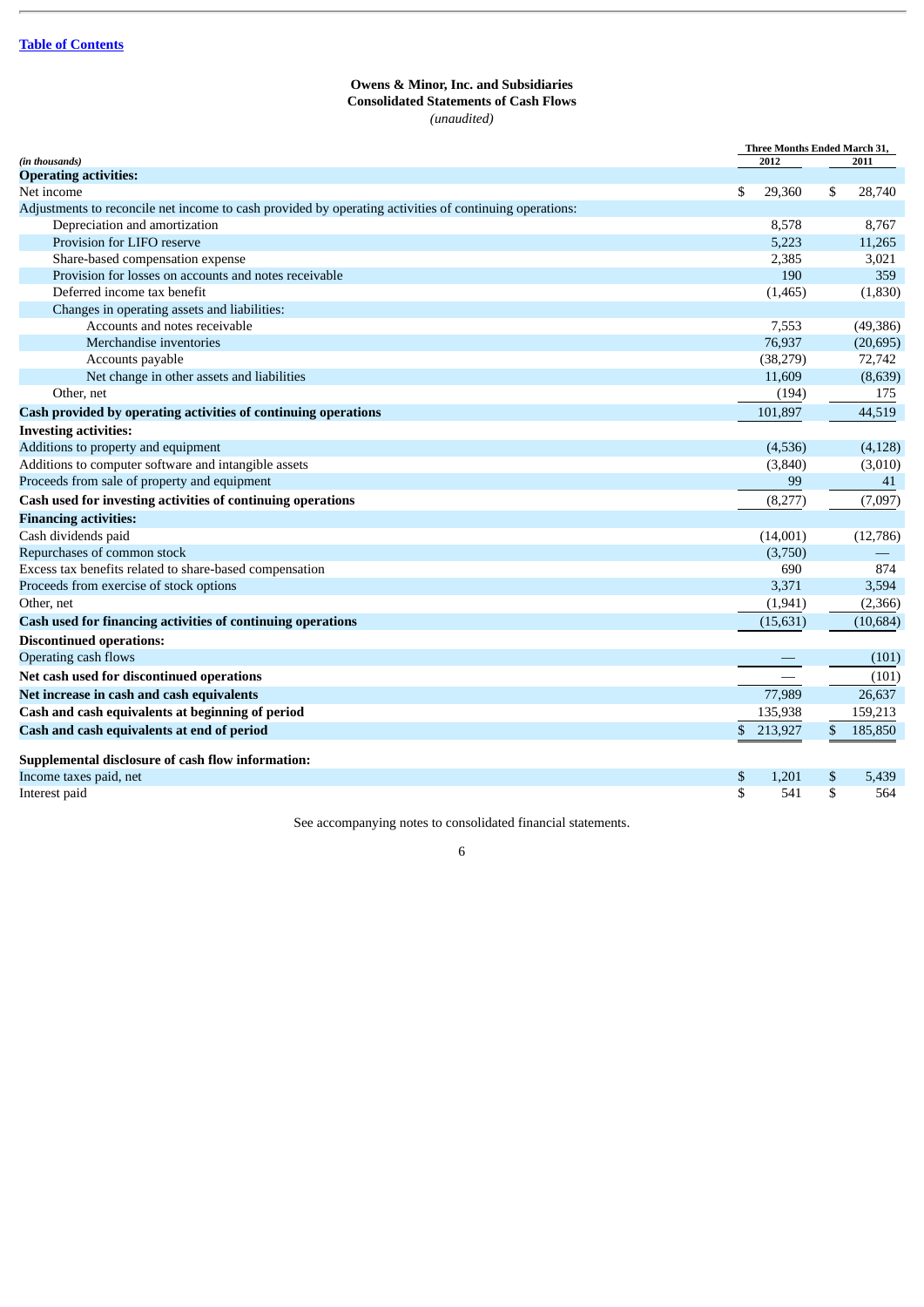### **Owens & Minor, Inc. and Subsidiaries Consolidated Statements of Changes in Equity**

*(unaudited)*

<span id="page-6-0"></span>

|                                                       | Owens & Minor, Inc. Shareholders' Equity |                        |           |                 |    |                      |    |                       |              |
|-------------------------------------------------------|------------------------------------------|------------------------|-----------|-----------------|----|----------------------|----|-----------------------|--------------|
|                                                       | Common                                   | Common<br><b>Stock</b> |           |                 |    | Accumulated<br>Other |    |                       |              |
|                                                       | <b>Shares</b>                            | $$2\,\text{par}$       | Paid-In   | <b>Retained</b> |    | Comprehensive        |    | <b>Noncontrolling</b> | <b>Total</b> |
| (in thousands, except per share data)                 | Outstanding                              | value)                 | Capital   | <b>Earnings</b> |    | Loss                 |    | <b>Interest</b>       | Equity       |
| Balance December 31, 2010                             | 63,433                                   | \$126,867              | \$165,447 | \$570,320       | \$ | (5, 116)             | \$ |                       | \$857,518    |
| Net income                                            |                                          |                        |           | 28,740          |    |                      |    |                       | 28,740       |
| Other comprehensive income                            |                                          |                        |           |                 |    | 74                   |    |                       | 74           |
| Comprehensive income                                  |                                          |                        |           |                 |    |                      |    |                       | 28,814       |
| Dividends declared (\$0.20 per share)                 |                                          |                        |           | (12,786)        |    |                      |    |                       | (12,786)     |
| Share-based compensation expense, exercises and other | 280                                      | 559                    | 6,581     |                 |    |                      |    |                       | 7,140        |
| Balance March 31, 2011                                | 63,713                                   | \$127,426              | \$172,028 | \$586,274       | \$ | (5,042)              | S  |                       | \$880,686    |
| Balance December 31, 2011                             | 63,449                                   | \$126,900              | \$179,052 | \$619,629       | \$ | (7, 494)             | S  | 1,130                 | \$919,217    |
| Net income                                            |                                          |                        |           | 29,360          |    |                      |    |                       | 29,360       |
| Other comprehensive income                            |                                          |                        |           |                 |    | 338                  |    |                       | 338          |
| Comprehensive income                                  |                                          |                        |           |                 |    |                      |    |                       | 29,698       |
| Dividends declared (\$0.22 per share)                 |                                          |                        |           | (13,967)        |    |                      |    |                       | (13,967)     |
| Shares repurchased and retired                        | (125)                                    | (249)                  |           | (3,501)         |    |                      |    |                       | (3,750)      |
| Share-based compensation expense, exercises and other | 197                                      | 390                    | 4,338     |                 |    |                      |    |                       | 4,728        |
| Balance March 31, 2012                                | 63,521                                   | \$127,041              | \$183,390 | \$631,521       | \$ | (7, 156)             | \$ | 1,130                 | \$935,926    |

See accompanying notes to consolidated financial statements.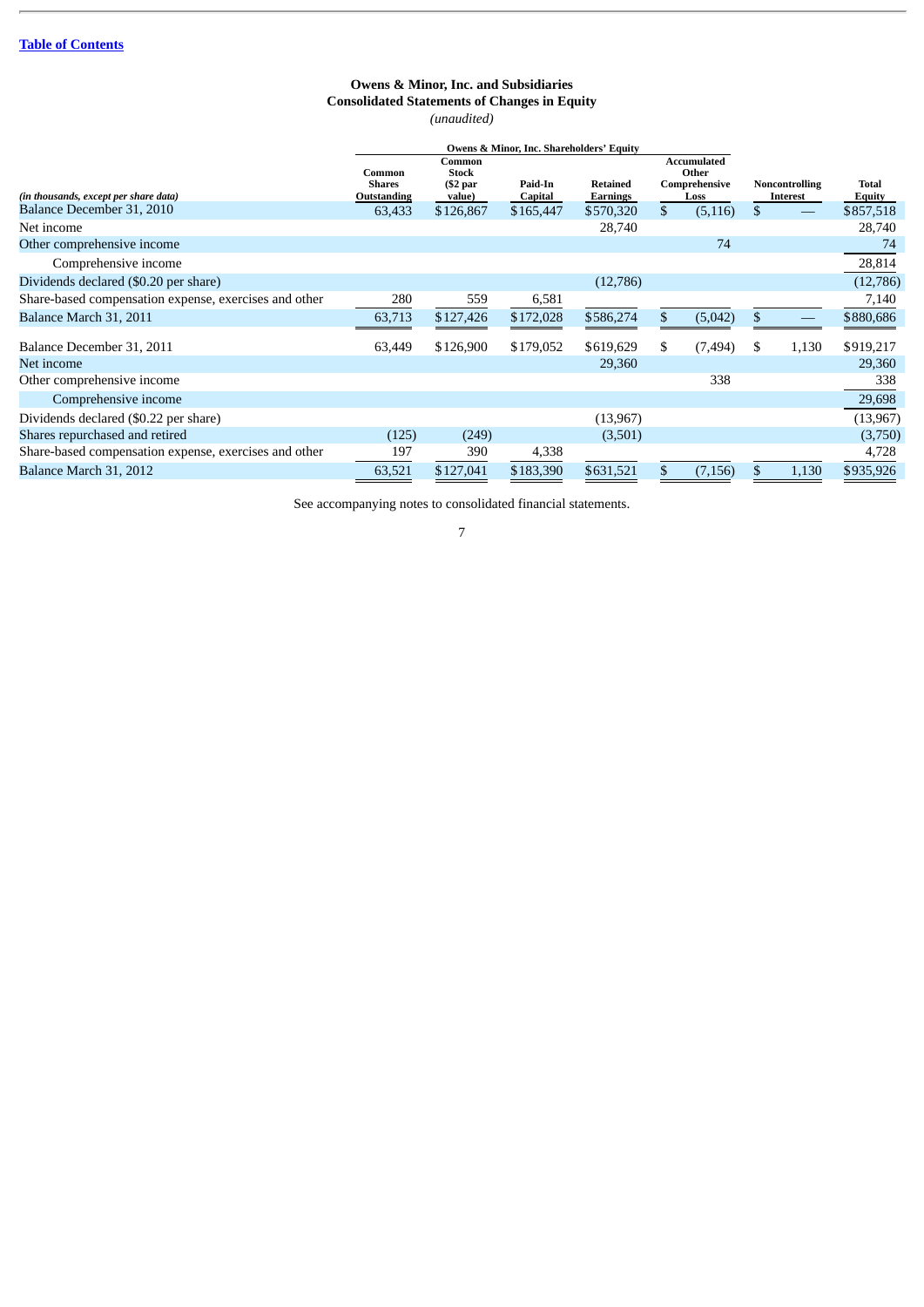**Owens & Minor, Inc. and Subsidiaries Notes to Consolidated Financial Statements** *(unaudited) (in thousands, unless otherwise indicated)*

#### <span id="page-7-0"></span>**1. Basis of Presentation and Use of Estimates**

#### *Basis of Presentation*

The accompanying unaudited consolidated financial statements include the accounts of Owens & Minor, Inc. and the subsidiaries it controls (we, us, or our) and contain all adjustments (which are comprised only of normal recurring accruals and use of estimates) necessary to conform with U.S. generally accepted accounting principles (GAAP). For the consolidated subsidiary in which our ownership is less than 100%, the outside stockholder's interest is presented as a noncontrolling interest. All significant intercompany accounts and transactions have been eliminated. The results of operations for interim periods are not necessarily indicative of the results expected for the full year.

Certain prior period amounts have been reclassified to conform to the current period presentation.

#### *Use of Estimates*

The preparation of consolidated financial statements in conformity with GAAP requires us to make assumptions and estimates that affect reported amounts and related disclosures. Actual results may differ from these estimates.

#### **2. Fair Value**

The carrying amounts of cash and cash equivalents, accounts receivable and accounts payable reported in the consolidated balance sheets approximate fair value due to the short-term nature of these instruments. The fair value of long-term debt is estimated based on quoted market prices or dealer quotes for the identical liability when traded as an asset in an active market (Level 1) or, if quoted market prices or dealer quotes are not available, on the borrowing rates currently available for loans with similar terms, credit ratings and average remaining maturities (Level 2). See Note 6 for the fair value of long-term debt.

Property held for sale is reported at estimated fair value less selling costs with fair value determined based on recent sales prices for comparable properties in similar locations (Level 2). Property held for sale of \$4.2 million at March 31, 2012, and December 31, 2011, is included in other assets, net, in the consolidated balance sheets. We are actively marketing the property for sale; however, the ultimate timing of sale is dependent on local market conditions.

### **3. Intangible Assets**

Intangible assets at March 31, 2012, and December 31, 2011, are as follows:

|                              | Customer<br><b>Relationships</b> | Other<br><b>Intangibles</b> | Total     |
|------------------------------|----------------------------------|-----------------------------|-----------|
| <b>At March 31, 2012:</b>    |                                  |                             |           |
| Gross intangible assets      | \$<br>31.622                     | \$<br>4.720                 | \$36,342  |
| Accumulated amortization     | (10, 159)                        | (4,636)                     | (14,795)  |
| Net intangible assets        | 21,463                           | 84                          | \$ 21,547 |
| <b>At December 31, 2011:</b> |                                  |                             |           |
| Gross intangible assets      | \$<br>31,622                     | \$<br>4.720                 | \$36,342  |
| Accumulated amortization     | (9,569)                          | (4,631)                     | (14,200)  |
| Net intangible assets        | 22,053                           | -89                         | \$22,142  |

Amortization expense for intangible assets was \$0.6 million and \$0.8 million for the three months ended March 31, 2012 and 2011, respectively.

Based on the current carrying value of intangible assets subject to amortization, estimated amortization expense is \$1.6 million for the remainder of 2012 and \$2.1 annually for 2013 through 2016.

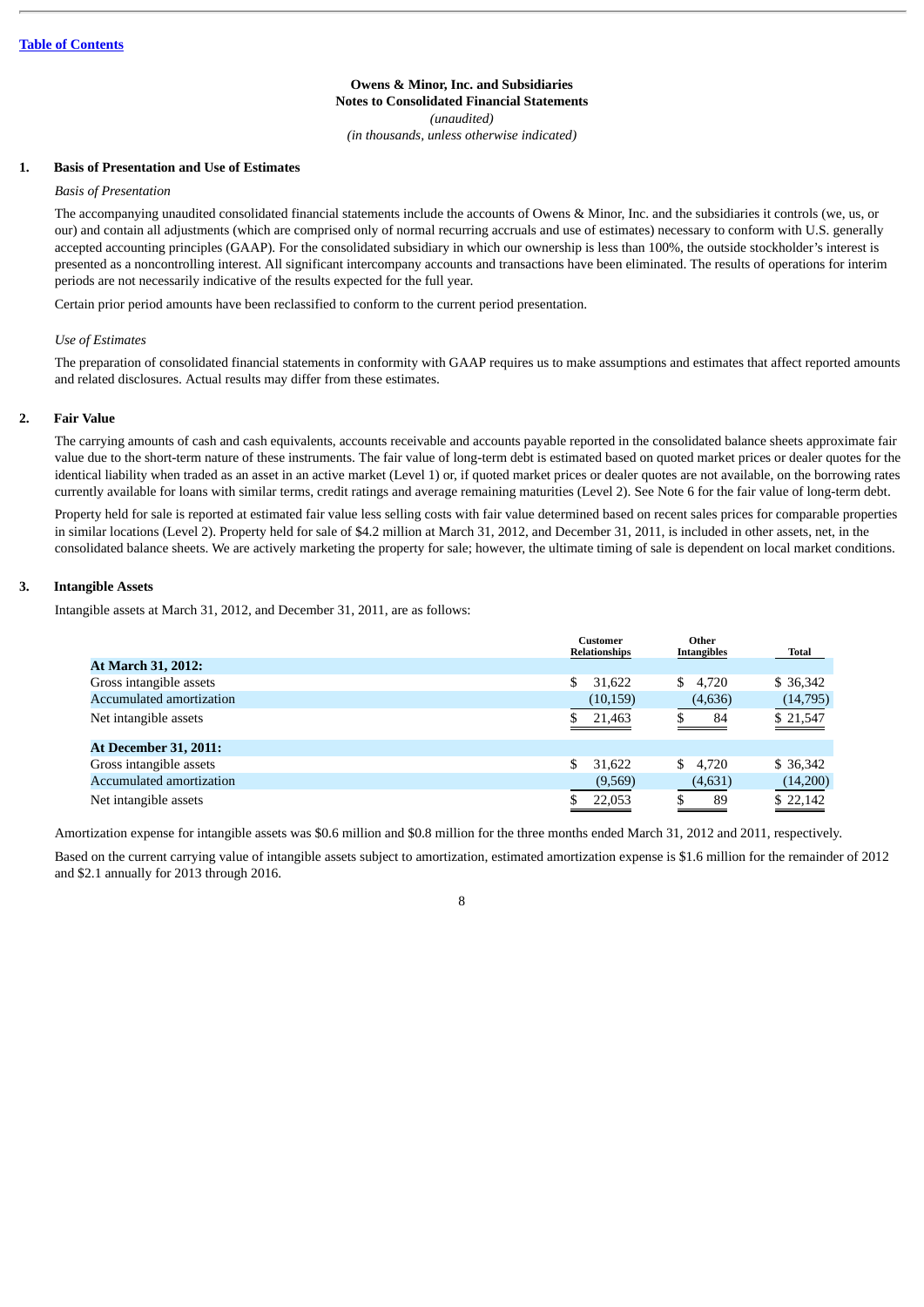#### **4. Exit and Realignment Costs**

During the fourth quarter of 2011, we recognized total charges of \$12.7 million associated with exit activities and our organizational realignment. These charges included loss accruals for operating leases of \$8.4 million, employee severance costs of \$3.0 million and losses on property and equipment and other expenses of \$1.3 million.

The following table summarizes the activity related to exit cost accruals for the three months ended March 31, 2012:

| Three months ended March 31, 2012       | Lease<br><b>Obligations</b> | <b>Severance and</b><br>Other | <b>Total</b>        |
|-----------------------------------------|-----------------------------|-------------------------------|---------------------|
| Accrued exit costs, beginning of period | \$8.264                     | 1.831                         | \$10,095            |
| Interest accretion                      | 74                          |                               |                     |
| Cash payments, net of sublease income   | (445)                       | (1, 149)                      | (1,594)             |
| Accrued exit costs, end of period       | 4.893                       | 682                           | \$ 8,575<br>_______ |

There were no accruals for exit costs for the three months ended March 31, 2011.

#### **5. Retirement Plan**

We have a noncontributory, unfunded retirement plan for certain officers and other key employees (the Retirement Plan). In February 2012, our Board of Directors amended the Retirement Plan to freeze benefit levels and modify vesting provisions under the plan effective as of March 31, 2012. As a result, we recognized a curtailment loss of \$234 thousand for the three months ended March 31, 2012. The reduction of the projected benefit obligation as a result of the amendment was less than \$1 million.

The components of net periodic benefit cost, which are included in selling, general and administrative expenses, for the three months ended March 31, 2012 and 2011, are as follows:

| Three months ended March 31,       | 2012                                                                                                                            |                      |
|------------------------------------|---------------------------------------------------------------------------------------------------------------------------------|----------------------|
| Service cost                       | \$130                                                                                                                           | $\frac{2011}{\$330}$ |
| Interest cost                      | 404                                                                                                                             | 427                  |
| Amortization of prior service cost |                                                                                                                                 | 70                   |
| Recognized net actuarial loss      | 257                                                                                                                             | 71                   |
| Curtailment loss                   | 234                                                                                                                             |                      |
| Net periodic benefit cost          | \$1,025<br><u> Termin de la provincia de la provincia de la provincia de la provincia de la provincia de la provincia de la</u> | $\frac{$898}{2}$     |

### **6. Debt**

We have \$200 million of senior notes outstanding, which mature on April 15, 2016 and bear interest at 6.35% payable semi-annually (Senior Notes). We may redeem the Senior Notes, in whole or in part, at a redemption price of the greater of 100% of the principal amount of the Senior Notes or the present value of remaining scheduled payments of principal and interest discounted at the applicable Treasury Rate plus 0.25%. As of March 31, 2012 and December 31, 2011, the estimated fair value of the Senior Notes was \$215.8 million and \$217.0 million, and the related carrying amount was \$207.0 million and \$207.5 million. The estimated fair value interest rate used to compute the fair value of the Senior Notes at March 31, 2012 was 4.21%.

We have a \$350 million revolving credit facility with Bank of America, N.A., Wells Fargo Bank, N.A. and a syndicate of banks which expires on June 7, 2013 (the Revolving Credit Facility). Under this facility, we have the ability to request two one-year extensions and to request an increase in aggregate commitments by up to \$150 million. The interest rate on the facility, which is subject to adjustment quarterly, is based on, at our discretion, the London Interbank Offered Rate (LIBOR), the Federal Funds Rate or the Prime Rate, plus an adjustment based on our leverage ratio (Credit Spread). We are charged a commitment fee of between 37.5 and 62.5 basis points on the unused portion of the facility. The Credit Spread for LIBOR-based borrowings ranges from 225 basis points (at a leverage ratio of less than 0.5) to 325 basis points (at a leverage ratio of greater than or equal to 2.50). The terms of the agreement limit the amount of indebtedness that we may incur and require us to maintain ratios for leverage (debt to EBITDA ratio of no greater than 3.5) and interest coverage (EBITDA to interest ratio of no less than 3.0), including on a pro forma basis in the event of an acquisition. At March 31, 2012, we had no borrowings and letters of credit of \$5.0 million outstanding on the Revolving Credit Facility, leaving \$345.0 million available for borrowing.

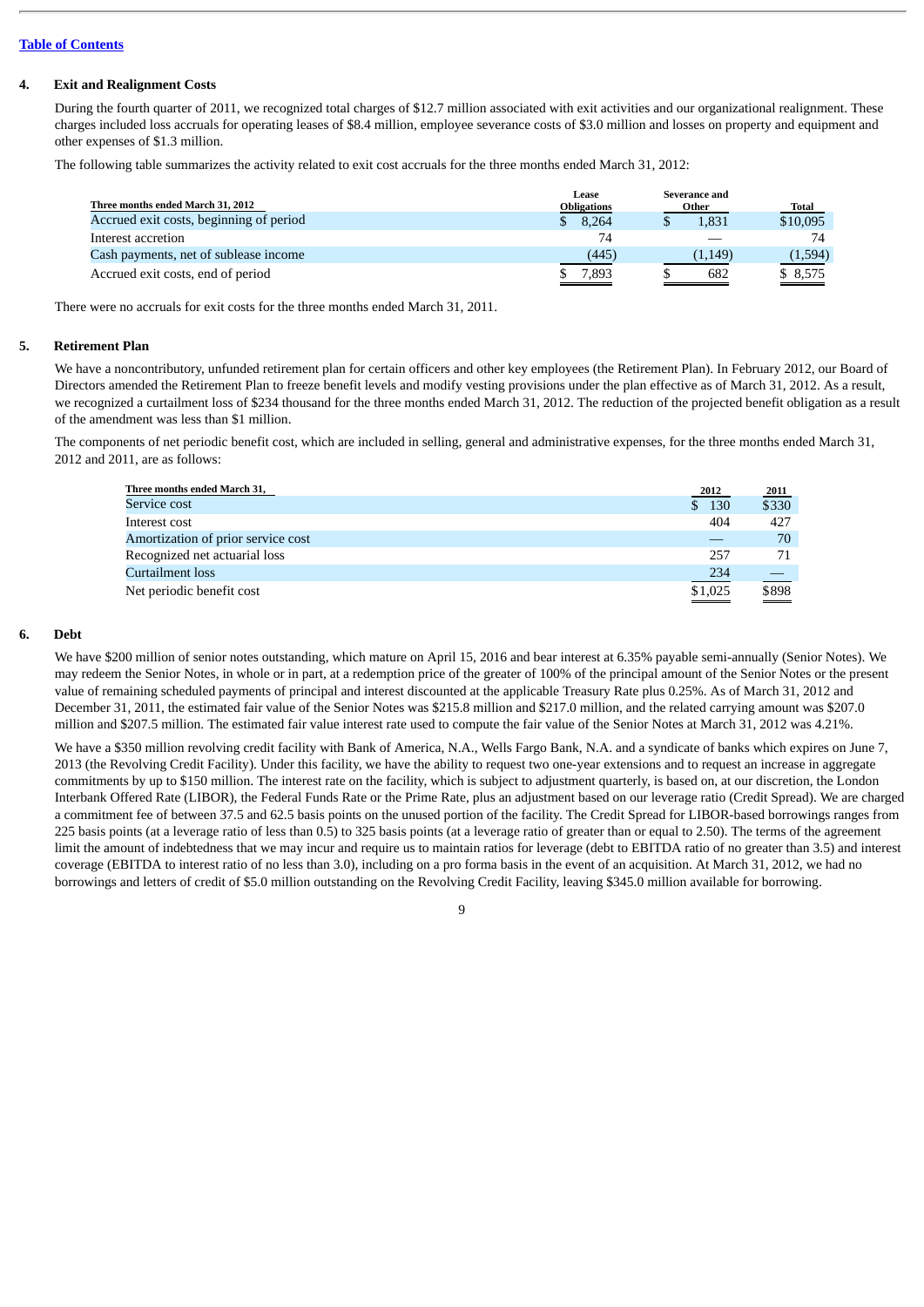#### **7. Income Taxes**

The provision for income taxes was \$19.1 million for the three months ended March 31, 2012, compared to \$18.5 million for the same period of 2011. The effective tax rate was 39.4% for the three months ended March 31, 2012, compared to 39.2% for the same period of 2011.

### **8. Net Income per Common Share**

The following summarizes the calculation of net income per common share attributable to common shareholders for the three months ended March 31, 2012 and 2011.

|                                                                               | Three Months Ended |             |
|-------------------------------------------------------------------------------|--------------------|-------------|
|                                                                               | March 31,          |             |
| (in thousands, except per share data)                                         | 2012               | 2011        |
| Numerator:                                                                    |                    |             |
| Net income                                                                    | \$29,360           | \$28,740    |
| Less: income allocated to unvested restricted shares                          | (234)              | (379)       |
| Net income attributable to common shareholders—basic                          | 29,126             | 28,361      |
| Add: undistributed income attributable to unvested restricted shares—basic    | 96                 | 141         |
| Less: undistributed income attributable to unvested restricted shares—diluted | (96)               | (141)       |
| Net income attributable to common shareholders—diluted                        | \$29,126           | \$28,361    |
| Denominator:                                                                  |                    |             |
| Weighted average shares outstanding—basic                                     | 62,802             | 62,641      |
| Dilutive shares—stock options                                                 | 99                 | 220         |
| Weighted average shares outstanding—diluted                                   | 62,901             | 62,861      |
| Net income per share attributable to common shareholders:                     |                    |             |
| <b>Basic</b>                                                                  | \$<br>0.46         | \$.<br>0.45 |
| Diluted                                                                       | 0.46               | 0.45        |

### **9. Shareholders' Equity**

In February 2011, our Board of Directors authorized a share repurchase program of up to \$50 million of our outstanding common stock to be executed at the discretion of management over a three-year period, expiring in February 2014. The program is intended to offset shares issued in conjunction with our stock incentive plans and may be suspended or discontinued at any time. During the first quarter of 2012, we repurchased in open-market transactions and retired approximately 125 thousand shares of our common stock for an aggregate of \$3.8 million, or an average price per share of \$30.08. Through March 31, 2011, no shares had been repurchased. As of March 31, 2012, we have approximately \$30.1 million remaining under the repurchase program. We have elected to allocate any excess of share repurchase price over par value to retained earnings.

### **10. Commitments and Contingencies**

We have contractual obligations that are required to be paid to customers in the event that certain contractual performance targets are not achieved as of specified dates, generally within 36 months from inception of the contract. These contingent obligations totaled \$2.5 million as of March 31, 2012. If none of the performance targets are met as of the specified dates, and customers have met their contractual commitments, payments will be due as follows: Remainder of 2012 – \$0.8 million; 2013 – \$1.0 million; and 2014 – \$0.7 million. None of these contingent obligations were accrued at March 31, 2012, as we do not consider any of them probable. We deferred the recognition of fees that are contingent upon the company's future performance under the terms of these contracts. As of March 31, 2012, \$0.9 million of deferred revenue related to outstanding contractual performance targets is included in other accrued liabilities.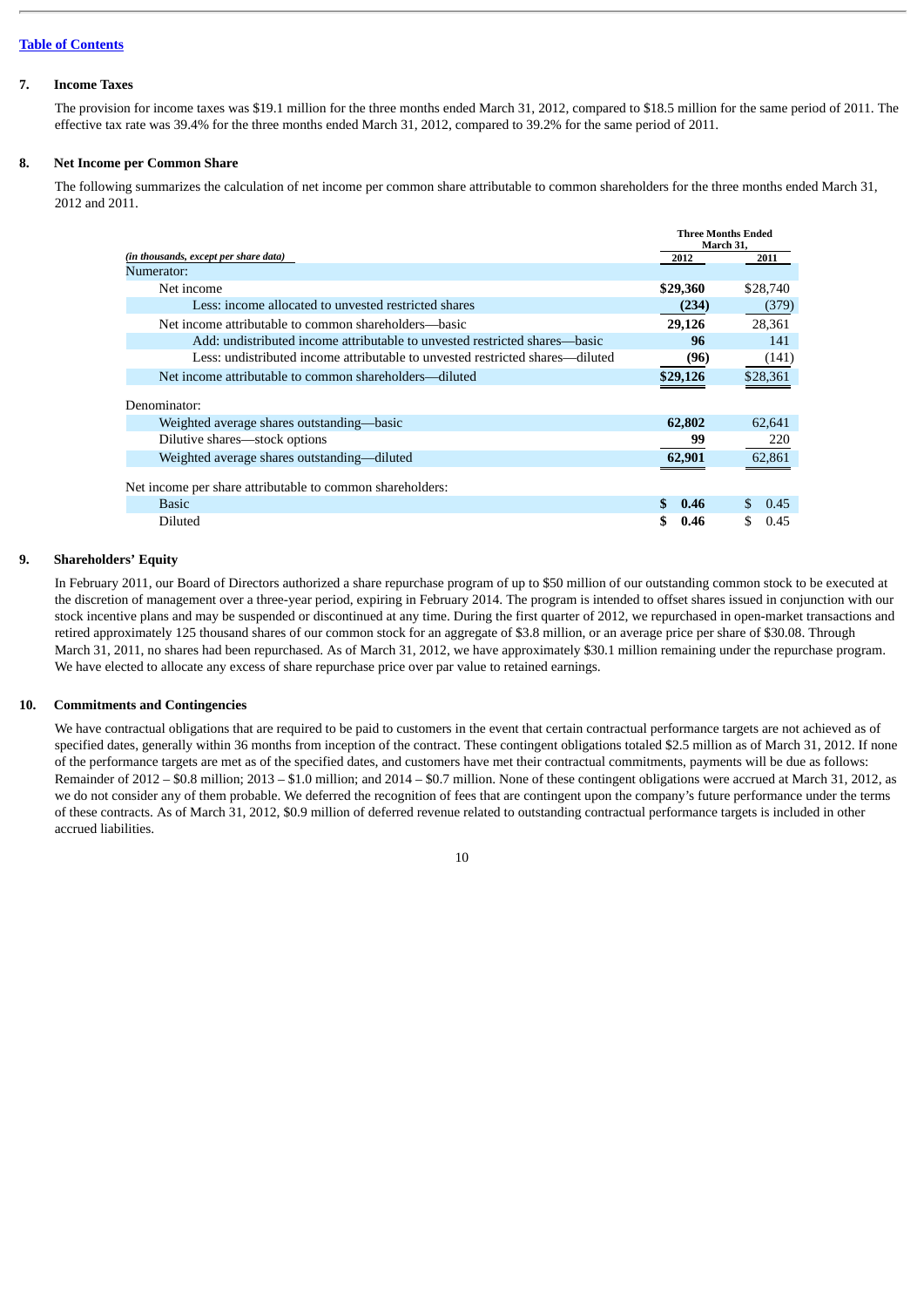The state of California is conducting an administrative review of certain ongoing local sales tax incentives that may be available to us. As a result of this review, we could potentially receive tax incentive payments for all or some of the quarterly periods beginning with the first quarter of 2009. The exact amount, if any, is dependent upon a number of factors, including the timing of negotiation and execution of certain customer agreements, collection of amounts from the parties involved, the variability in sales and our operations in California. As of March 31, 2012, the estimated potential payment we could receive and related contingent gain related to prior periods is up to \$7.4 million.

Prior to exiting the direct-to-consumer business in January 2009, we received reimbursements from Medicare, Medicaid, and private healthcare insurers for certain customer billings. We are subject to audits of these reimbursements for up to seven years from the date of the service.

### **11. Condensed Consolidating Financial Information**

The following tables present condensed consolidating financial information for: Owens & Minor, Inc., on a combined basis; the guarantors of Owens & Minor, Inc.'s Senior Notes; and the non-guarantor subsidiaries of the Senior Notes. Separate financial statements of the guarantor subsidiaries are not presented because the guarantors are jointly, severally and unconditionally liable under the guarantees and we believe the condensed consolidating financial information is more meaningful in understanding the financial position, results of operations and cash flows of the guarantor subsidiaries.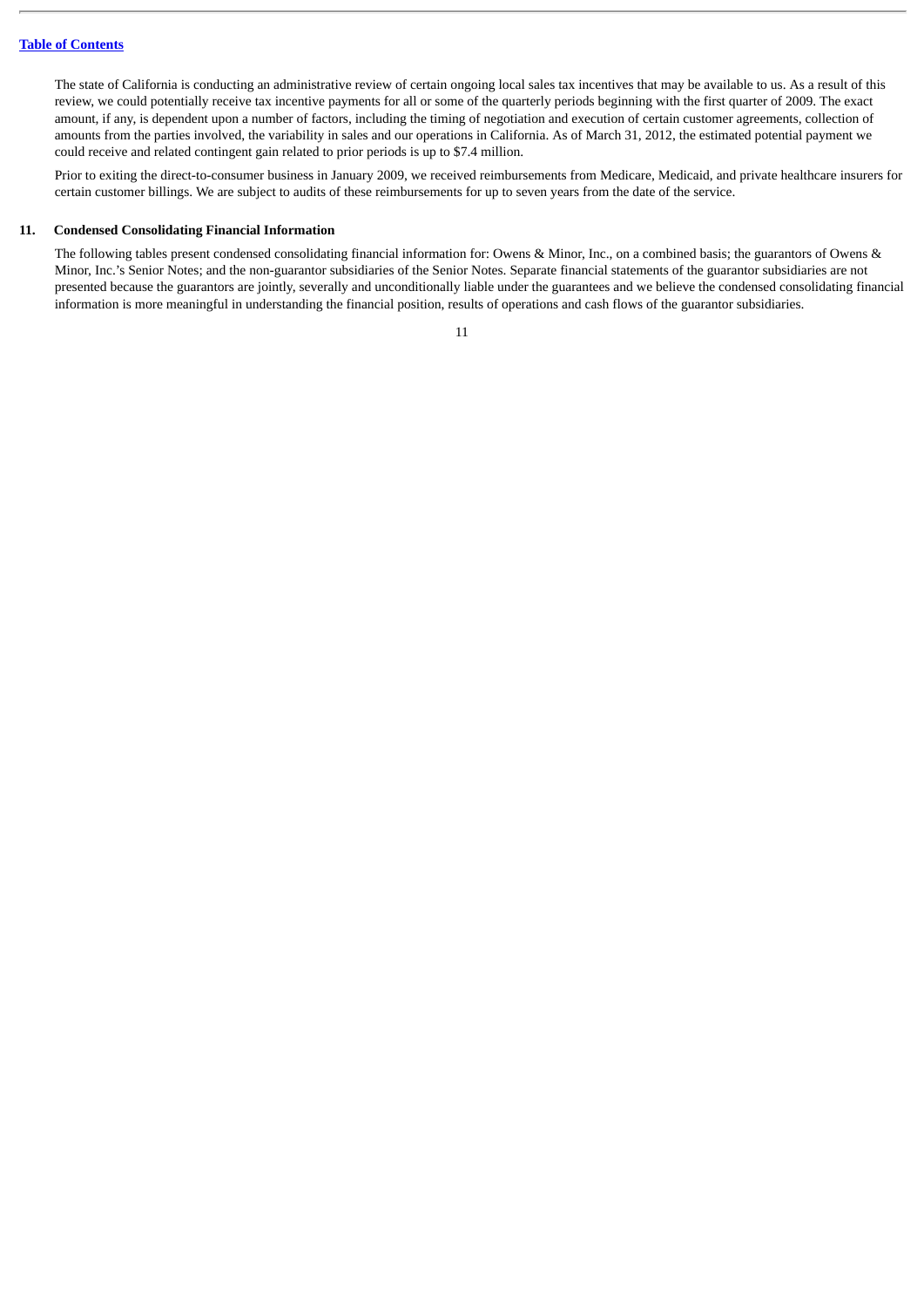| For the three months ended March 31, 2012    | Owens &<br>Minor, Inc. | Guarantor<br><b>Subsidiaries</b> | Non-guarantor<br><b>Subsidiaries</b> | <b>Eliminations</b> | Consolidated |
|----------------------------------------------|------------------------|----------------------------------|--------------------------------------|---------------------|--------------|
| <b>Statements of Income</b>                  |                        |                                  |                                      |                     |              |
| Net revenue                                  |                        | \$2,217,882                      | \$<br>1,340                          | (1,340)<br>\$       | \$2,217,882  |
| Cost of goods sold                           |                        | 2,003,578                        | 1,265                                | (1,289)             | 2,003,554    |
| Gross margin                                 |                        | 214,304                          | 75                                   | (51)                | 214,328      |
| Selling, general and administrative expenses | 472                    | 154,669                          | 431                                  |                     | 155,572      |
| Depreciation and amortization                |                        | 8,564                            | 14                                   | __                  | 8,578        |
| Other operating (income) expense, net        |                        | (1,696)                          |                                      |                     | (1,694)      |
| Operating (loss) earnings                    | (472)                  | 52,767                           | (372)                                | (51)                | 51,872       |
| Interest expense, net                        | 2,769                  | 630                              | 23                                   |                     | 3,422        |
| (Loss) income before income taxes            | (3,241)                | 52,137                           | (395)                                | (51)                | 48,450       |
| Income tax (benefit) provision               | (1,271)                | 20,444                           | (83)                                 |                     | 19,090       |
| Equity in earnings of subsidiaries           | 31,330                 |                                  |                                      | (31, 330)           |              |
| <b>Net income (loss)</b>                     | \$ 29,360              | 31,693                           | (312)                                | \$ (31,381)         | 29,360       |
|                                              |                        |                                  |                                      |                     |              |

| For the three months ended March 31, 2011    | Owens &<br>Minor, Inc. | Guarantor<br><b>Subsidiaries</b> | Non-guarantor<br><b>Subsidiaries</b> | <b>Eliminations</b> | Consolidated |
|----------------------------------------------|------------------------|----------------------------------|--------------------------------------|---------------------|--------------|
| <b>Statements of Income</b>                  |                        |                                  |                                      |                     |              |
| Net revenue                                  |                        | \$2,123,689                      | \$<br>126                            | \$                  | \$2,123,815  |
| Cost of goods sold                           |                        | 1,913,024                        | 16                                   |                     | 1,913,040    |
| Gross margin                                 |                        | 210,665                          | 110                                  |                     | 210,775      |
| Selling, general and administrative expenses | 439                    | 150,242                          | 292                                  |                     | 150,973      |
| Depreciation and amortization                |                        | 8.767                            |                                      |                     | 8.767        |
| Other operating expense (income), net        | 147                    | (102)                            | (7)                                  |                     | 38           |
| Operating (loss) earnings                    | (586)                  | 51,758                           | (175)                                |                     | 50,997       |
| Interest expense, net                        | 2,825                  | 876                              | 16                                   |                     | 3,717        |
| (Loss) income before income taxes            | (3,411)                | 50,882                           | (191)                                |                     | 47,280       |
| Income tax (benefit) provision               | (1,338)                | 19,953                           | (75)                                 |                     | 18,540       |
| Equity in earnings of subsidiaries           | 30,813                 |                                  | —                                    | (30, 813)           |              |
| <b>Net income (loss)</b>                     | \$28,740               | 30,929                           | (116)                                | (30, 813)           | 28,740       |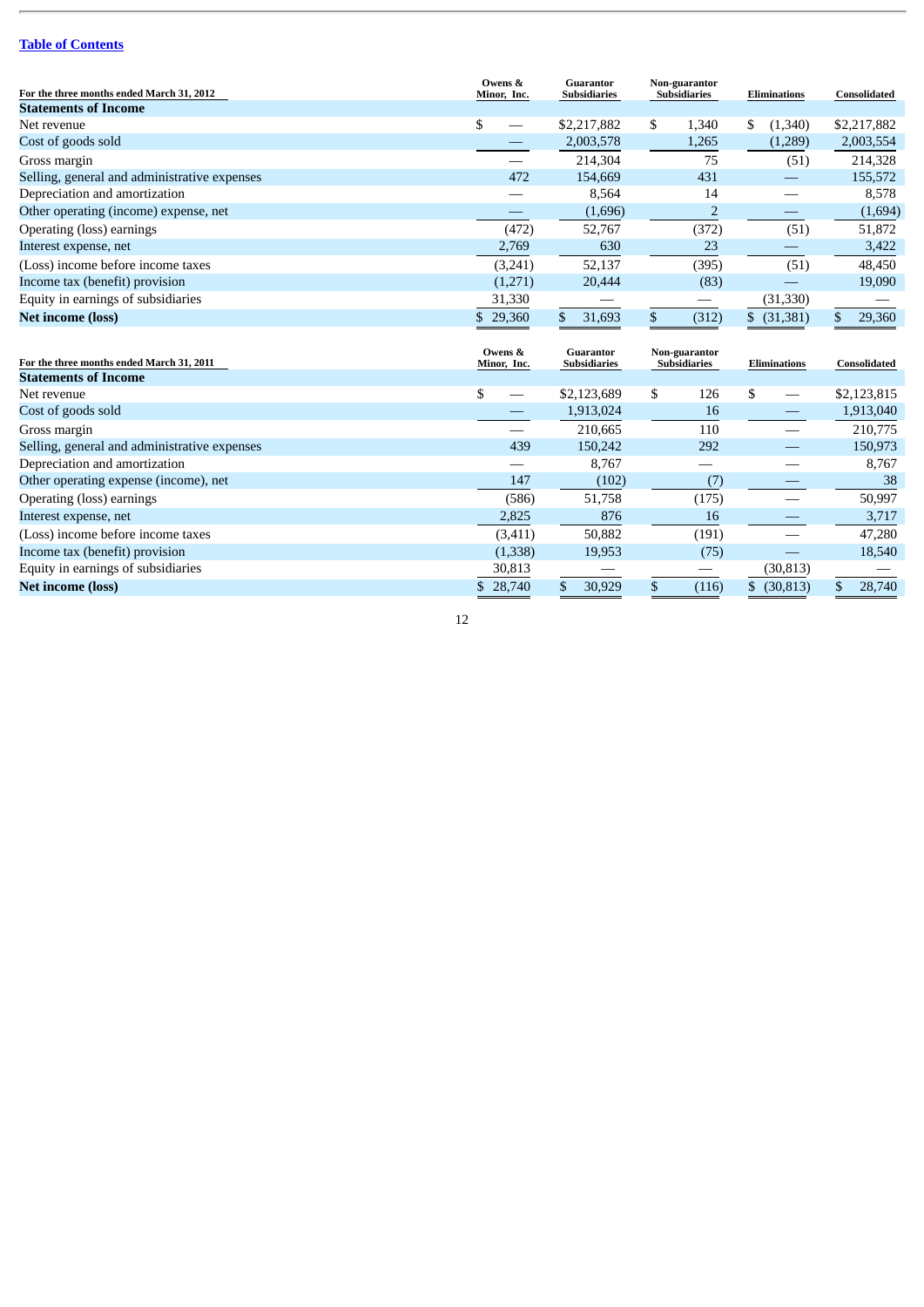| March 31, 2012                                           | Owens &<br>Minor, Inc.   | Guarantor<br><b>Subsidiaries</b> | Non-guarantor<br><b>Subsidiaries</b> | <b>Eliminations</b>      | Consolidated |
|----------------------------------------------------------|--------------------------|----------------------------------|--------------------------------------|--------------------------|--------------|
| <b>Balance Sheets</b>                                    |                          |                                  |                                      |                          |              |
| Assets                                                   |                          |                                  |                                      |                          |              |
| <b>Current assets</b>                                    |                          |                                  |                                      |                          |              |
| Cash and cash equivalents                                | \$ 200,533               | 11,772<br>\$                     | \$<br>1,622                          | \$<br>$\equiv$           | \$ 213,927   |
| Accounts and notes receivable, net                       |                          | 498,088                          | 226                                  | 701                      | 499,015      |
| Merchandise inventories                                  |                          | 724,257                          |                                      | (51)                     | 724,206      |
| Other current assets                                     | 49                       | 67,263                           | 36                                   | (701)                    | 66,647       |
| <b>Total current assets</b>                              | 200,582                  | 1,301,380                        | 1,884                                | (51)                     | 1,503,795    |
| Property and equipment, net                              |                          | 107,528                          | 177                                  | $\overline{\phantom{0}}$ | 107,705      |
| Goodwill, net                                            | $\overline{\phantom{0}}$ | 247,271                          | 1,227                                | $\equiv$                 | 248,498      |
| Intangible assets, net                                   | $\overline{\phantom{0}}$ | 21,547                           | $\equiv$                             | $\equiv$                 | 21,547       |
| Due from O&M and subsidiaries                            |                          | 182,997                          | 40,710                               | (223,707)                |              |
| Advances to and investments in consolidated subsidiaries | 1,174,274                | $\overline{\phantom{0}}$         |                                      | (1,174,274)              |              |
| Other assets, net                                        | 732                      | 42,401                           | 132                                  |                          | 43,265       |
| <b>Total assets</b>                                      | \$1,375,588              | \$1,903,124                      | \$<br>44,130                         | \$(1,398,032)            | \$1,924,810  |
|                                                          |                          |                                  |                                      |                          |              |
| <b>Liabilities and equity</b>                            |                          |                                  |                                      |                          |              |
| <b>Current liabilities</b>                               |                          |                                  |                                      |                          |              |
| Accounts payable                                         | \$                       | 536,661<br>\$                    | \$<br>853                            | \$                       | \$ 537,514   |
| Accrued payroll and related liabilities                  |                          | 10,430                           | 41                                   | $\equiv$                 | 10,471       |
| Deferred income taxes                                    |                          | 39,437                           |                                      |                          | 39,437       |
| Other accrued liabilities                                | 10,037                   | 94,736                           | 83                                   |                          | 104,856      |
| <b>Total current liabilities</b>                         | 10,037                   | 681,264                          | 977                                  | $\qquad \qquad$          | 692,278      |
| Long-term debt, excluding current portion                | 207,048                  | 5,237                            |                                      | $\equiv$                 | 212,285      |
| Due to O&M and subsidiaries                              | 223,707                  |                                  |                                      | (223,707)                |              |
| Intercompany debt                                        | $\overline{\phantom{0}}$ | 138,890                          |                                      | (138, 890)               |              |
| Deferred income taxes                                    | $\overline{\phantom{0}}$ | 23,505                           |                                      | $\overline{\phantom{0}}$ | 23,505       |
| Other liabilities                                        |                          | 60,816                           |                                      |                          | 60,816       |
| <b>Total liabilities</b>                                 | 440,792                  | 909,712                          | 977                                  | (362, 597)               | 988,884      |
| <b>Equity</b>                                            |                          |                                  |                                      |                          |              |
| Common stock                                             | 127,041                  |                                  | 1,500                                | (1,500)                  | 127,041      |
| Paid-in capital                                          | 183,390                  | 242,024                          | 64,314                               | (306, 338)               | 183,390      |
| Retained earnings (deficit)                              | 631,521                  | 758,744                          | (23,791)                             | (734, 953)               | 631,521      |
| Accumulated other comprehensive loss                     | (7, 156)                 | (7, 356)                         | $\qquad \qquad -$                    | 7,356                    | (7, 156)     |
| Total Owens & Minor, Inc. shareholders' equity           | 934,796                  | 993,412                          | 42,023                               | (1,035,435)              | 934,796      |
| Noncontrolling interest                                  |                          | $\hspace{0.05cm}$                | 1,130                                | $\overline{\phantom{m}}$ | 1,130        |
| <b>Total equity</b>                                      | 934,796                  | 993,412                          | 43,153                               | (1,035,435)              | 935,926      |
| <b>Total liabilities and equity</b>                      | \$1,375,588              | \$1,903,124                      | \$<br>44,130                         | \$(1,398,032)            | \$1,924,810  |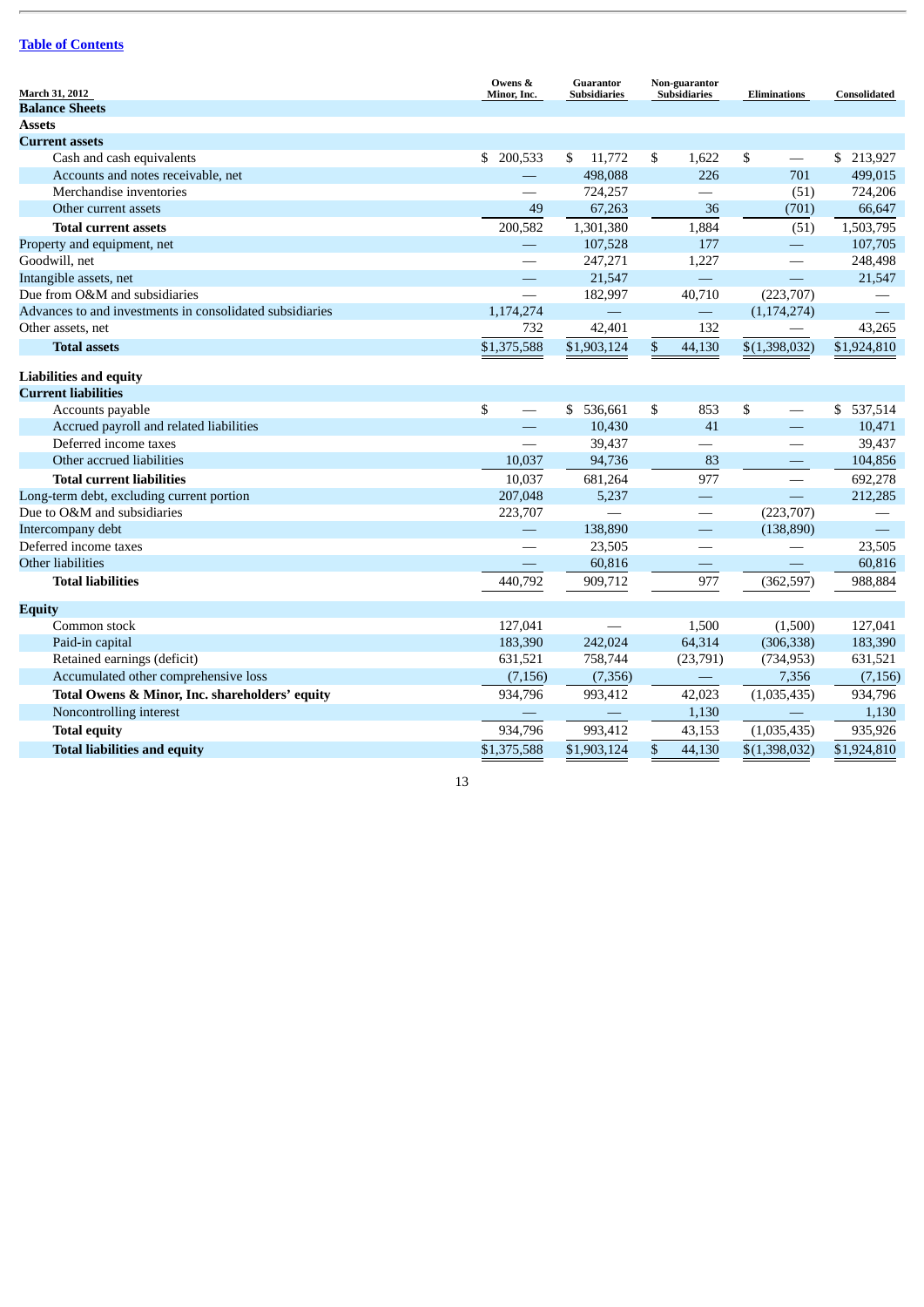| December 31, 2011                                        | Owens &<br>Minor, Inc.   | <b>Guarantor</b><br><b>Subsidiaries</b> | Non-guarantor<br><b>Subsidiaries</b> |                          | <b>Eliminations</b>      | <b>Consolidated</b> |
|----------------------------------------------------------|--------------------------|-----------------------------------------|--------------------------------------|--------------------------|--------------------------|---------------------|
| <b>Balance Sheets</b>                                    |                          |                                         |                                      |                          |                          |                     |
| <b>Assets</b>                                            |                          |                                         |                                      |                          |                          |                     |
| <b>Current assets</b>                                    |                          |                                         |                                      |                          |                          |                     |
| Cash and cash equivalents                                | \$120,010                | 14,809<br>S.                            | \$                                   | 1,119                    | \$<br>$\equiv$           | \$135,938           |
| Accounts and notes receivable, net                       |                          | 506,633                                 |                                      | 125                      | $\overline{\phantom{0}}$ | 506,758             |
| Merchandise inventories                                  |                          | 806,281                                 |                                      | 85                       | $\overline{\phantom{0}}$ | 806,366             |
| Other current assets                                     | 139                      | 76,696                                  |                                      | 35                       | (107)                    | 76,763              |
| <b>Total current assets</b>                              | 120,149                  | 1,404,419                               |                                      | 1,364                    | (107)                    | 1,525,825           |
| Property and equipment, net                              | $\overline{\phantom{0}}$ | 107,878                                 |                                      | 183                      | $\qquad \qquad =$        | 108,061             |
| Goodwill, net                                            | $\overline{\phantom{0}}$ | 247,271                                 |                                      | 1,227                    | $\overline{\phantom{0}}$ | 248,498             |
| Intangible assets, net                                   |                          | 22,142                                  |                                      | $\equiv$                 | 二                        | 22,142              |
| Due from O&M and subsidiaries                            |                          |                                         |                                      | 40,888                   | (40, 888)                |                     |
| Advances to and investments in consolidated subsidiaries | 1,142,592                | 二                                       |                                      | $\overline{\phantom{0}}$ | (1, 142, 592)            |                     |
| Other assets, net                                        | 779                      | 41,373                                  |                                      | 137                      |                          | 42,289              |
| <b>Total assets</b>                                      | \$1,263,520              | \$1,823,083                             | \$                                   | 43,799                   | \$(1,183,587)            | \$1,946,815         |
|                                                          |                          |                                         |                                      |                          |                          |                     |
| <b>Liabilities and equity</b>                            |                          |                                         |                                      |                          |                          |                     |
| <b>Current liabilities</b>                               |                          |                                         |                                      |                          |                          |                     |
| Accounts payable                                         | \$113,100                | \$462,604                               | \$                                   | 89                       | \$                       | \$575,793           |
| Accrued payroll and related liabilities                  |                          | 20,653                                  |                                      | 15                       |                          | 20,668              |
| Deferred income taxes                                    |                          | 42,296                                  |                                      |                          |                          | 42,296              |
| Other accrued liabilities                                | 6,505                    | 86,980                                  |                                      | 230                      | (107)                    | 93,608              |
| <b>Total current liabilities</b>                         | 119,605                  | 612,533                                 |                                      | 334                      | (107)                    | 732,365             |
| Long-term debt, excluding current portion                | 207,480                  | 5,201                                   |                                      | $\overline{\phantom{0}}$ | $\equiv$                 | 212,681             |
| Due to O&M and subsidiaries                              | 18,348                   | 22,540                                  |                                      |                          | (40, 888)                |                     |
| Intercompany debt                                        | $\overline{\phantom{0}}$ | 138,890                                 |                                      | $\overline{\phantom{0}}$ | (138, 890)               |                     |
| Deferred income taxes                                    |                          | 21,894                                  |                                      |                          |                          | 21,894              |
| <b>Other liabilities</b>                                 |                          | 60,658                                  |                                      |                          |                          | 60,658              |
| <b>Total liabilities</b>                                 | 345,433                  | 861,716                                 |                                      | 334                      | (179, 885)               | 1,027,598           |
|                                                          |                          |                                         |                                      |                          |                          |                     |
| <b>Equity</b>                                            |                          |                                         |                                      |                          |                          |                     |
| Common stock                                             | 126,900                  |                                         |                                      | 1,500                    | (1,500)                  | 126,900             |
| Paid-in capital                                          | 179,052                  | 242,024                                 |                                      | 64,314                   | (306, 338)               | 179,052             |
| Retained earnings (deficit)                              | 619,629                  | 727,050                                 |                                      | (23, 479)                | (703, 571)               | 619,629             |
| Accumulated other comprehensive loss                     | (7, 494)                 | (7,707)                                 |                                      |                          | 7,707                    | (7, 494)            |
| Total Owens & Minor, Inc. shareholders' equity           | 918,087                  | 961,367                                 |                                      | 42,335                   | (1,003,702)              | 918,087             |
| Noncontrolling interest                                  |                          |                                         |                                      | 1,130                    |                          | 1,130               |
| <b>Total equity</b>                                      | 918,087                  | 961,367                                 |                                      | 43,465                   | (1,003,702)              | 919,217             |
| <b>Total liabilities and equity</b>                      | \$1,263,520              | \$1,823,083                             | \$                                   | 43,799                   | \$(1,183,587)            | \$1,946,815         |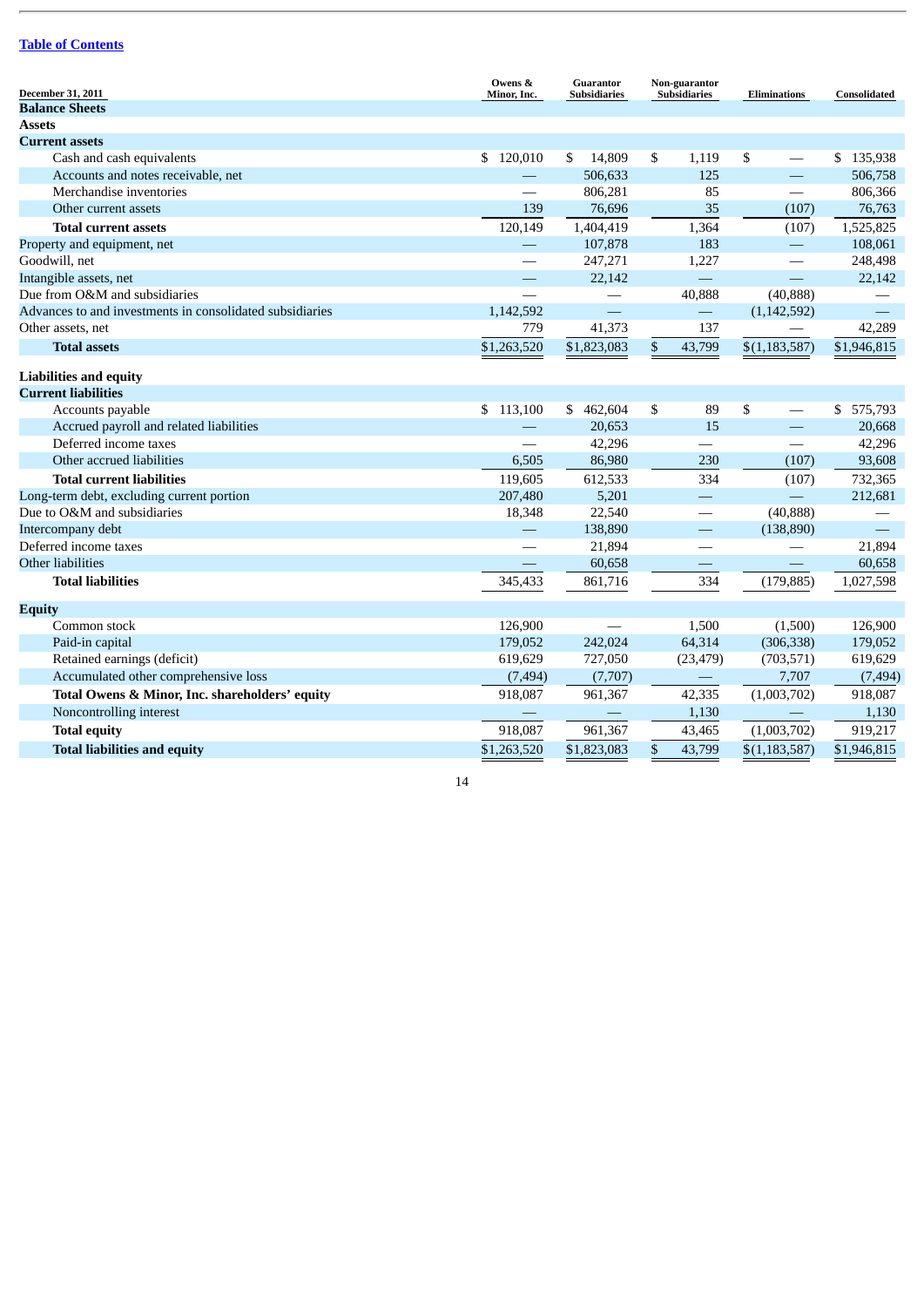| Three months ended March 31, 2012                                  | Owens &<br>Minor, Inc. | Guarantor<br><b>Subsidiaries</b> | Non-guarantor<br><b>Subisidiaries</b> | <b>Eliminations</b> | Consolidated |
|--------------------------------------------------------------------|------------------------|----------------------------------|---------------------------------------|---------------------|--------------|
| <b>Statements of Cash Flows</b>                                    |                        |                                  |                                       |                     |              |
| <b>Operating activities:</b>                                       |                        |                                  |                                       |                     |              |
| Net income (loss)                                                  | $\mathbb{S}$<br>29,360 | \$31,693                         | \$<br>(312)                           | $$$ (31,381)        | 29,360<br>\$ |
| Adjustments to reconcile net income to cash (used for) provided by |                        |                                  |                                       |                     |              |
| operating activities:                                              |                        |                                  |                                       |                     |              |
| Equity in earnings of subsidiaries                                 | (31, 330)              | $\overline{\phantom{0}}$         |                                       | 31,330              |              |
| Depreciation and amortization                                      |                        | 8,564                            | 14                                    |                     | 8,578        |
| Provision for LIFO reserve                                         |                        | 5,223                            |                                       |                     | 5,223        |
| Share-based compensation expense                                   |                        | 2,385                            |                                       |                     | 2,385        |
| Provision for losses on accounts and notes receivable              |                        | 190                              |                                       |                     | 190          |
| Deferred income tax benefit                                        |                        | (1, 465)                         |                                       |                     | (1,465)      |
| Changes in operating assets and liabilities:                       |                        |                                  |                                       |                     |              |
| Accounts and notes receivable                                      |                        | 8,355                            | (101)                                 | (701)               | 7,553        |
| Merchandise inventories                                            | <u>a a</u>             | 76,801                           | 85                                    | 51                  | 76,937       |
| Accounts payable                                                   | (113, 100)             | 74,057                           | 764                                   |                     | (38, 279)    |
| Net change in other assets and liabilities                         | 3,622                  | 7,408                            | (122)                                 | 701                 | 11,609       |
| Other, net                                                         | (423)                  | 230                              | (1)                                   |                     | (194)        |
| Cash (used for) provided by operating activities                   | (111, 871)             | 213,441                          | 327                                   |                     | 101,897      |
| <b>Investing activities:</b>                                       |                        |                                  |                                       |                     |              |
| Additions to property and equipment                                |                        | (4,534)                          | (2)                                   |                     | (4,536)      |
| Additions to computer software and intangible assets               |                        | (3,840)                          |                                       |                     | (3, 840)     |
| Proceeds from the sale of property and equipment                   |                        | 99                               |                                       |                     | 99           |
| <b>Cash used for investing activities</b>                          |                        | (8,275)                          | (2)                                   |                     | (8,277)      |
| <b>Financing activities:</b>                                       |                        |                                  |                                       |                     |              |
| Change in intercompany advances                                    | 207,520                | (207, 698)                       | 178                                   |                     |              |
| Cash dividends paid                                                | (14,001)               |                                  |                                       |                     | (14,001)     |
| Cash paid for share repurchases                                    | (3,750)                |                                  |                                       |                     | (3,750)      |
| Excess tax benefits related to share-based compensation            | 690                    |                                  |                                       |                     | 690          |
| Proceeds from exercise of stock options                            | 3,371                  |                                  |                                       |                     | 3,371        |
| Other, net                                                         | (1, 436)               | (505)                            |                                       |                     | (1, 941)     |
| Cash provided by (used for) financing activities                   | 192,394                | (208, 203)                       | 178                                   |                     | (15, 631)    |
| Net increase (decrease) in cash and cash equivalents               | 80,523                 | (3,037)                          | 503                                   |                     | 77,989       |
| Cash and cash equivalents at beginning of period                   | 120,010                | 14,809                           | 1,119                                 |                     | 135,938      |
| Cash and cash equivalents at end of period                         | \$200,533              | \$11,772                         | \$<br>1,622                           | \$                  | \$213,927    |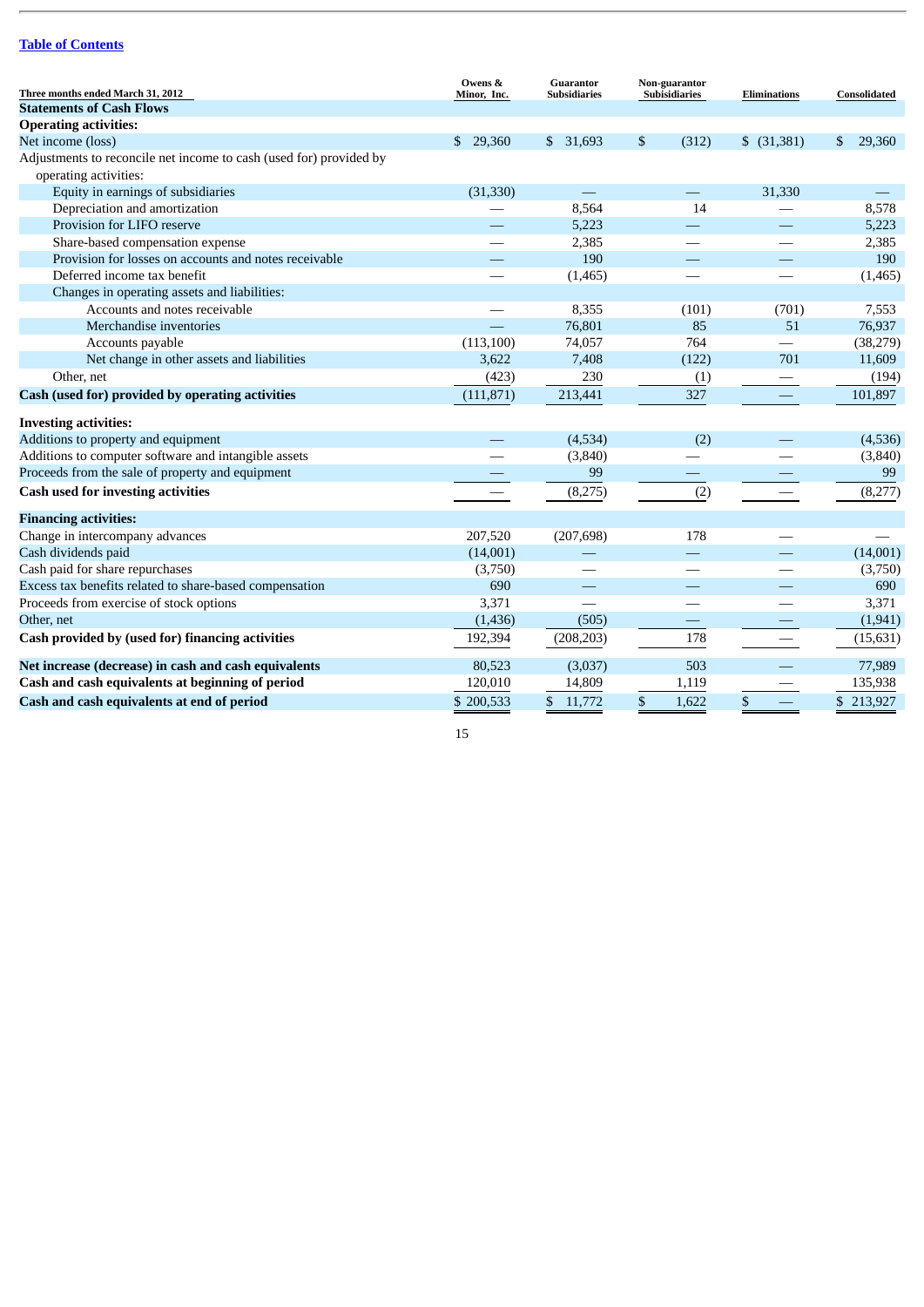| Three months ended March 31, 2011                                  | Owens &<br>Minor, Inc. | <b>Guarantor</b><br><b>Subsidiaries</b> | Non-guarantor<br><b>Subisidiaries</b> | <b>Eliminations</b> | Consolidated |
|--------------------------------------------------------------------|------------------------|-----------------------------------------|---------------------------------------|---------------------|--------------|
| <b>Statements of Cash Flows</b>                                    |                        |                                         |                                       |                     |              |
| <b>Operating activities:</b>                                       |                        |                                         |                                       |                     |              |
| Net income (loss)                                                  | \$ 28,740              | \$ 30,929                               | \$<br>(116)                           | \$ (30,813)         | 28,740<br>\$ |
| Adjustments to reconcile net income to cash provided by (used for) |                        |                                         |                                       |                     |              |
| operating activities:                                              |                        |                                         |                                       |                     |              |
| Equity in earnings of subsidiaries                                 | (30, 813)              |                                         |                                       | 30,813              |              |
| Depreciation and amortization                                      |                        | 8,767                                   |                                       |                     | 8,767        |
| Provision for LIFO reserve                                         |                        | 11,265                                  |                                       |                     | 11,265       |
| Share-based compensation expense                                   |                        | 3,021                                   |                                       |                     | 3,021        |
| Provision for losses on accounts and notes receivable              |                        | 359                                     |                                       |                     | 359          |
| Deferred income tax benefit                                        |                        | (1,830)                                 |                                       |                     | (1,830)      |
| Changes in operating assets and liabilities:                       |                        |                                         |                                       |                     |              |
| Accounts and notes receivable                                      | 313                    | (49, 699)                               |                                       |                     | (49, 386)    |
| Merchandise inventories                                            |                        | (20, 695)                               |                                       |                     | (20, 695)    |
| Accounts payable                                                   |                        | 72,741                                  | $\mathbf{1}$                          |                     | 72,742       |
| Net change in other assets and liabilities                         | 3,595                  | (12, 233)                               | (1)                                   |                     | (8,639)      |
| Other, net                                                         | 197                    | (22)                                    |                                       |                     | 175          |
| Cash provided by (used for) operating activities                   | 2,032                  | 42,603                                  | (116)                                 |                     | 44,519       |
| <b>Investing activities:</b>                                       |                        |                                         |                                       |                     |              |
| Additions to property and equipment                                |                        | (4, 128)                                |                                       |                     | (4, 128)     |
| Additions to computer software and intangible assets               |                        | (3,010)                                 |                                       |                     | (3,010)      |
| Proceeds from the sale of property and equipment                   |                        | 41                                      |                                       |                     | 41           |
| <b>Cash used for investing activities</b>                          |                        | (7,097)                                 |                                       |                     | (7,097)      |
| <b>Financing activities:</b>                                       |                        |                                         |                                       |                     |              |
| Change in intercompany advances                                    | 27,916                 | (28, 149)                               | 233                                   |                     |              |
| Cash dividends paid                                                | (12,786)               |                                         |                                       |                     | (12,786)     |
| Excess tax benefits related to share-based compensation            | 874                    |                                         |                                       |                     | 874          |
| Proceeds from exercise of stock options                            | 3,594                  |                                         |                                       |                     | 3,594        |
| Other, net                                                         |                        | (2,366)                                 |                                       |                     | (2,366)      |
| Cash provided by (used for) financing activities                   | 19.598                 | (30, 515)                               | 233                                   |                     | (10, 684)    |
| <b>Discontinued operations:</b>                                    |                        |                                         |                                       |                     |              |
| Operating cash flows                                               |                        |                                         | (101)                                 |                     | (101)        |
| Net cash used for discontinued operations                          |                        |                                         | (101)                                 |                     | (101)        |
| Net increase in cash and cash equivalents                          | 21,630                 | 4,991                                   | 16                                    |                     | 26,637       |
| Cash and cash equivalents at beginning of period                   | 156,897                | 2,316                                   |                                       |                     | 159,213      |
| Cash and cash equivalents at end of period                         | \$178,527              | \$<br>7,307                             | \$<br>16                              | \$                  | \$185,850    |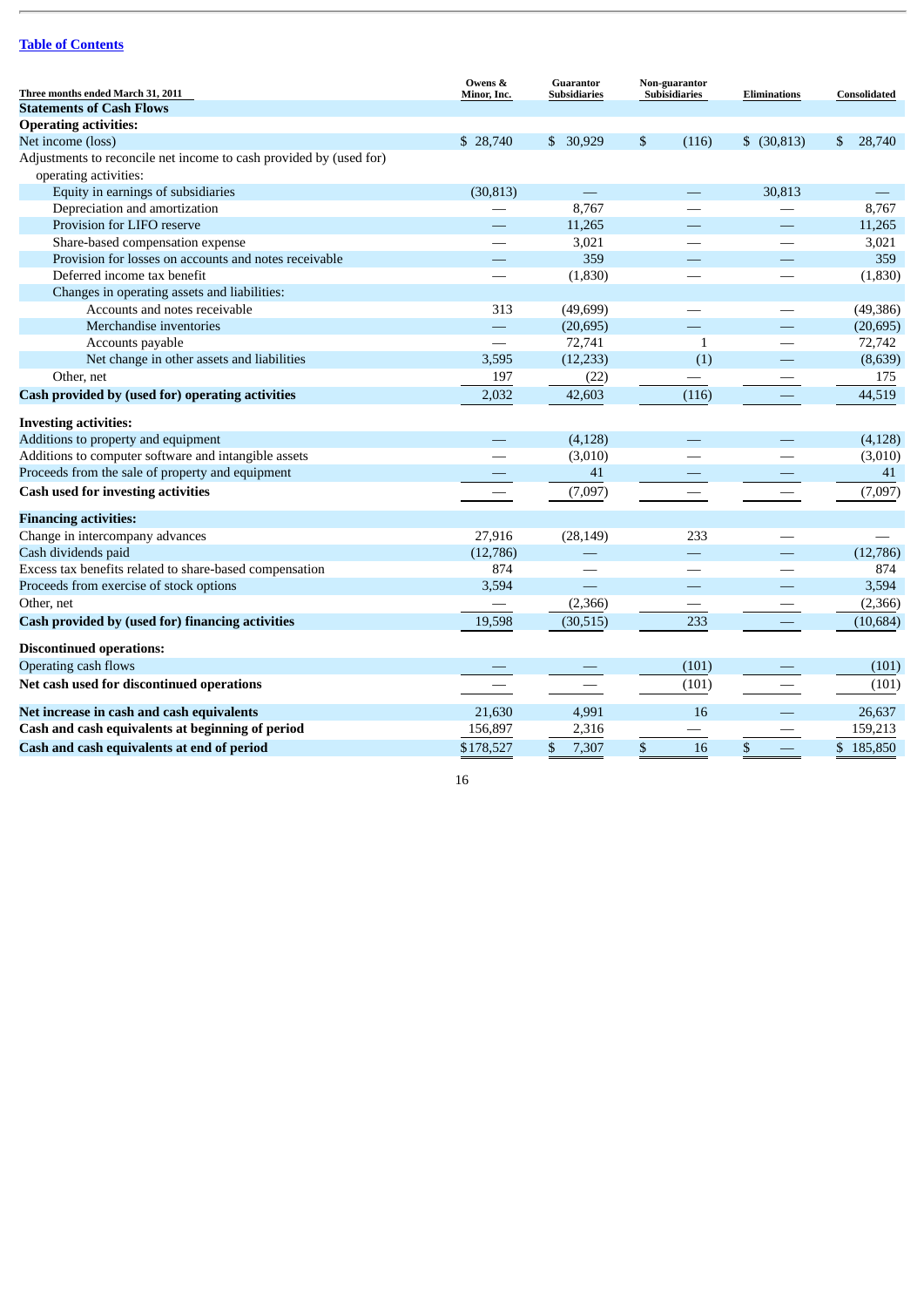### **12. Recent Accounting Pronouncements**

There has been no change in our significant accounting policies from those contained in our Annual Report on Form 10-K for the year ended December 31, 2011, except as discussed below.

We adopted an Accounting Standard Update (ASU) issued by the Financial Accounting Standards Board (FASB) for fair value measurement. This update amends and clarifies certain measurement principles and disclosure requirements for fair value measurement. The adoption of this guidance did not have an impact on our financial position or results of operations.

We adopted an ASU regarding the presentation of comprehensive income. This update requires entities to report comprehensive income in either a continuous statement of comprehensive income or two separate but consecutive statements. The adoption of this guidance did not have an impact on our financial position or result of operations.

We adopted an ASU for the testing of goodwill. This update allows entities the option to first assess qualitative factors as a basis for determining whether it is necessary to perform the two-step impairment test for goodwill. The adoption of this guidance did not have an impact on our financial position or results of operations.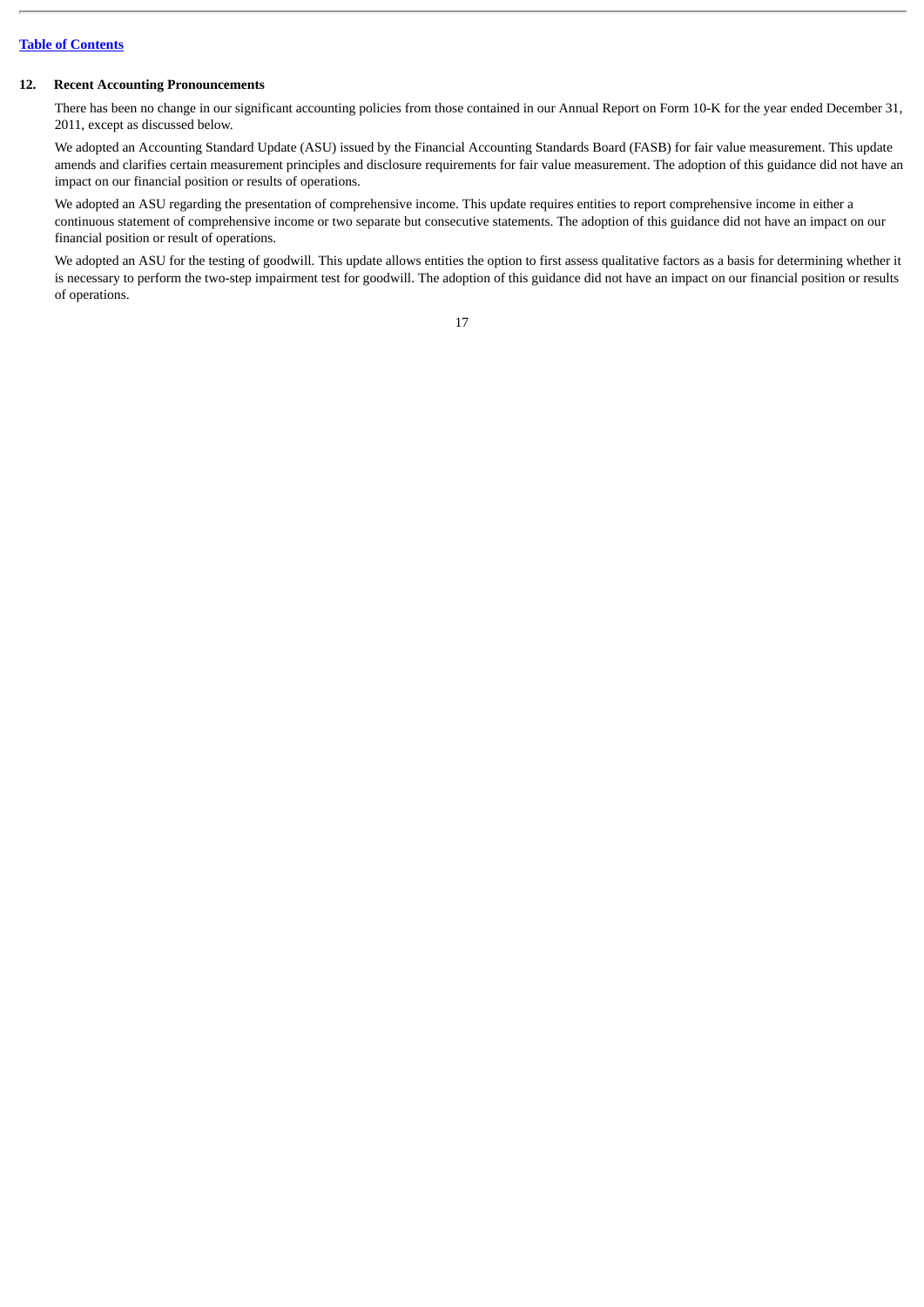### <span id="page-17-0"></span>**Item 2. Management's Discussion and Analysis of Financial Condition and Results of Operations**

The following discussion and analysis describes results of operations and material changes in the financial condition of Owens & Minor, Inc. and its subsidiaries since December 31, 2011. Trends of a material nature are discussed to the extent known and considered relevant. This discussion should be read in conjunction with the consolidated financial statements, related notes thereto, and management's discussion and analysis of financial condition and results of operations included in our Annual Report on Form 10-K for the year ended December 31, 2011.

### **Results of Operations**

### **First quarter of 2012 compared with first quarter of 2011**

*Overview.* Owens & Minor, Inc. (we, us, or our) is a leading national distributor of name-brand medical and surgical supplies and a healthcare supply-chain management company. Operating earnings increased 1.7% to \$51.9 million for the first quarter of 2012, from \$51.0 million in the first quarter of 2011. In the first quarter of 2012, net income increased 2.2% to \$29.4 million, from \$28.7 million in the first quarter of 2011. Net income per diluted common share was \$0.46 for the first quarter of 2012, an increase from \$0.45 in the comparable period of 2011.

*Financial highlights.* The following table presents highlights from our consolidated statements of income on a percentage of revenue basis:

|                                              | <b>Three Months Ended</b><br>March 31. |       |
|----------------------------------------------|----------------------------------------|-------|
|                                              | 2012                                   | 2011  |
| Gross margin                                 | 9.66%                                  | 9.92% |
| Selling, general and administrative expenses | 7.01%                                  | 7.11% |
| <b>Operating earnings</b>                    | 2.34%                                  | 2.40% |
| Net income                                   | 1.32%                                  | 1.35% |

*Net revenue.* Net revenue was \$2.22 billion for the first quarter of 2012, representing an increase of 4.4% from \$2.12 billion for the first quarter of 2011.

The following table presents the components of the increase in net revenue for the three-month periods ended March 31, 2012 and 2011, compared with the same periods in the prior year, and presents new customer changes net of lost customer activity ("net new"). Fee-for-service revenue represents revenue from services provided to customers that are not directly related to sales of product through our traditional distribution services and includes revenue from our OM Healthcare Logistics and OMSolutions<sup>SM</sup> businesses.

| (Dollars in millions)<br>Increase for the three months ended March 31, |                    | 2012 versus 2011         |                    | 2011 versus 2010         |
|------------------------------------------------------------------------|--------------------|--------------------------|--------------------|--------------------------|
|                                                                        | <b>Net Revenue</b> | Contribution<br>to Total | <b>Net Revenue</b> | Contribution<br>to Total |
| Revenue from sales of products to:                                     |                    |                          |                    |                          |
| <b>Existing customers</b>                                              | 55.9               | 2.6%                     | 133.5              | 6.8%                     |
| Net new customers                                                      | 33.1               | 1.6%                     | 18.6               | $0.9\%$                  |
| Fee-for-service revenue                                                | 5.1                | $0.2\%$                  | 2.0                | 0.1%                     |
| Total increase in net revenues                                         | 94.1               | 4.4%                     | 154.1              | 7.8%                     |

*Gross margin.* Gross margin dollars increased 1.7% to \$214.3 million for the first quarter of 2012 from \$210.8 million for the first quarter of 2011. The following table presents the components of the increase or decrease in total company gross margin for the three-month periods ended March 31, 2012 and 2011. Total company gross margin primarily includes gross margin from customer contracts related to sales of product, contribution to gross margin relating to supplier incentives ("traditional distribution"), fees generated from other services, including OM Healthcare Logistics, OMSolutions and other supply-chain services that are not directly related to sales of product ("fee-for-service") and the effect of inventory valuation and other operational components, excluding the impact of applying the last-in first-out (LIFO) method ("other").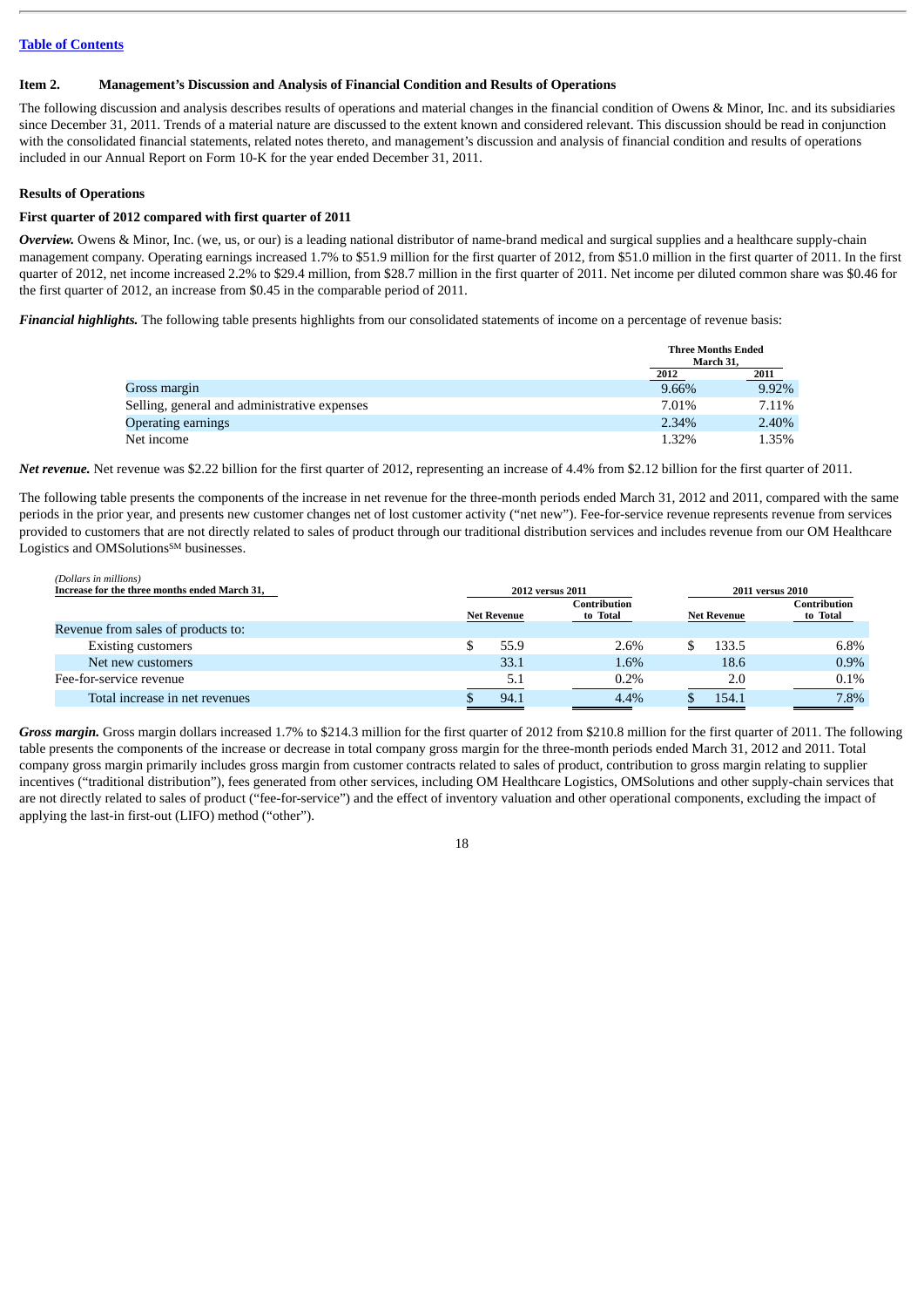| (Dollars in millions)<br>Increase (decrease) for the three months ended March 31, |   |                     | 2012 versus 2011                                               |    |                     | <b>2011 versus 2010</b>                                        |
|-----------------------------------------------------------------------------------|---|---------------------|----------------------------------------------------------------|----|---------------------|----------------------------------------------------------------|
|                                                                                   |   | <b>Gross Margin</b> | <b>Impact on gross</b><br>margin as a<br>percent of<br>revenue |    | <b>Gross Margin</b> | <b>Impact on gross</b><br>margin as a<br>percent of<br>revenue |
| Gross margin components:                                                          |   |                     |                                                                |    |                     |                                                                |
| Traditional distribution                                                          | J | (0.6)               | $(0.42)\%$                                                     | \$ | 12.3                | $(0.10)\%$                                                     |
| Fee-for-service                                                                   |   | 5.1                 | $0.20\%$                                                       |    | 2.0                 | 0.06%                                                          |
| Provision for LIFO                                                                |   | 6.0                 | 0.29%                                                          |    | (3.0)               | $(0.11)\%$                                                     |
| Other                                                                             |   | (6.9)               | $(0.33)\%$                                                     |    | 2.5                 | 0.07%                                                          |
| Total increase (decrease) in gross margin                                         |   | 3.6                 | (0.26%)                                                        | S  | 13.8                | $(0.08)\%$                                                     |

 The decline in gross margin as a percentage of revenue versus the first quarter of 2011 primarily relates to changes in customer mix, including lower margin on new contracts with large integrated health networks and competitive pressures.

*Selling, general and administrative (SG&A) expenses.* SG&A expenses include labor, warehousing, handling and delivery costs associated with our distribution and third-party logistics services, as well as labor costs for our supply-chain consulting services. The costs to convert new customers to our information systems are generally incurred prior to the recognition of revenues from the new customers.

SG&A expenses increased 3.0% to \$155.6 million for the first quarter of 2012, compared with \$151.0 million in the first quarter of 2011. SG&A expenses increased by \$3.6 million for fee-for-service operations, including costs to service new third-party logistics business. SG&A expenses unrelated to fee-for-service operations decreased as a percentage of revenue due to lower incentive compensation accruals, consulting expenses, selling expenses and occupancy costs, partially offset by greater warehouse expenses and fuel costs.

*Depreciation and amortization expense.* Depreciation and amortization expense for the first quarter of 2012 decreased 2.2% to \$8.6 million from \$8.8 million for the first quarter of 2011. The decrease is primarily due to the expiration of noncompete agreements.

*Other operating income, net.* Other operating income, net, was \$1.7 million for the first quarter of 2012 compared to other operating expense of less than \$0.1 million for the first quarter of 2011, including finance charge income of \$1.0 million and \$0.9 million, respectively. Other operating income in the first quarter of 2012 benefited from income of \$0.5 million related to the settlement of a class action litigation. Other operating expense in the first quarter of 2011 was adversely impacted by costs of \$0.7 million for the development of a model for partnering with our large customers.

*Operating earnings.* Operating earnings for the first quarter of 2012 increased 1.7% to \$51.9 million from \$51.0 million for the first quarter of 2011. The increase resulted primarily from a \$3.6 million increase in gross margin and an increase of \$1.7 million in other operating income, partially offset by additional SG&A expenses to service the growth in business.

*Interest expense, net***.** Interest expense, net of interest earned on cash balances, was \$3.4 million for the first quarter of 2012, as compared with \$3.7 million for the first quarter of 2011. The following table presents the components of our effective interest rate and average borrowings for three months ended March 31, 2012 and 2011.

| (Dollars in millions)         |            |            |
|-------------------------------|------------|------------|
| Three months ended March 31,  | 2012       | 2011       |
| Interest on senior notes      | 6.35%      | 6.35%      |
| Commitment and other fees     | 1.26%      | 1.28%      |
| Interest rate swaps           | $(0.85)\%$ | $(0.48)\%$ |
| Other, net of interest income | $(0.33)\%$ |            |
| Total effective interest rate | 6.43%      | 7.15%      |
| Average total debt            | \$214.2    | \$210.7    |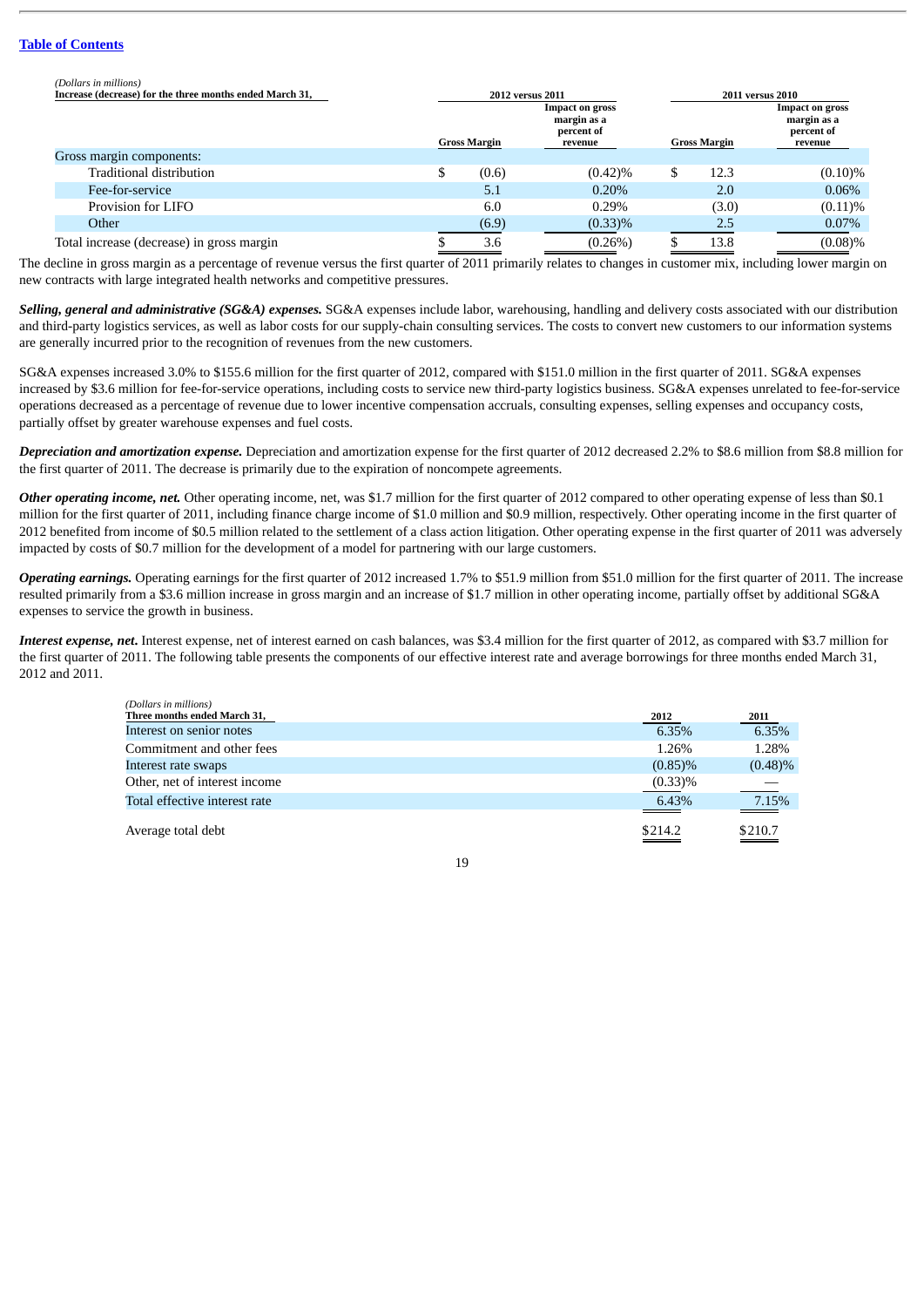For the three months ended March 31, 2012, the effective interest rate decreased 72 basis points, primarily due to a 37 basis point decrease as a result of interest rate swap activities.

*Income taxes*. The provision for income taxes was \$19.1 million, representing a 39.4% effective tax rate for the first quarter of 2012, compared to \$18.5 million, representing a 39.2% effective tax rate, for the same period of 2011.

*Net income.* Net income increased to \$29.4 million for the first quarter of 2012 compared to \$28.7 million for the first quarter of 2011. The increase is primarily due to an increase in operating earnings.

#### **Financial Condition, Liquidity and Capital Resources**

*Financial condition***.** Cash and cash equivalents increased to \$214 million at March 31, 2012 from \$136 million at December 31, 2011. Nearly all of our cash and cash equivalents are held in cash depository accounts with major banks in the United States or invested in high-quality, short-term liquid investments.

Accounts receivable, net of allowances, decreased \$7.7 million, or 1.5%, to \$499 million at March 31, 2012, from \$507 million at December 31, 2011. Accounts receivable days outstanding (DSO) was 19.9 days at March 31, 2012, and 20.7 days at December 31, 2011, based on three months' sales, and has ranged from 20.6 to 21.1 days over the prior four quarters.

Merchandise inventories decreased 10% to \$724 million at March 31, 2012, from \$806 million at December 31, 2011. Average inventory turnover was 10.5 in the first quarter of 2012, based on three months' sales, and has ranged from 10.0 to 10.7 over the prior four quarters.

*Liquidity and capital expenditures.* The following table summarizes our consolidated statements of cash flows for the three months ended March 31, 2012 and 2011:

| (in millions)                                          |         |        |
|--------------------------------------------------------|---------|--------|
| Three months ended March 31,                           | 2012    | 2011   |
| Net cash provided by (used for) continuing operations: |         |        |
| Operating activities                                   | \$101.9 | \$44.5 |
| Investing activities                                   | (8.3)   | (7.1)  |
| <b>Financing activities</b>                            | (15.6)  | (10.7) |
| Net cash used for discontinued operations              |         | (0.1)  |
| Increase in cash and cash equivalents                  | \$78.0  | \$26.6 |

Cash provided by operating activities was \$101.9 million in the first quarter of 2012, compared to \$44.5 million in the first quarter of 2011. Cash from operating activities in the first quarter of 2012 was a result of operating earnings, a decrease in merchandise inventories and a decrease in DSO of 0.8 days (favorable impact on cash of \$19.5 million), partially offset by a decrease in accounts payable. Cash from operating activities in the first quarter of 2011 was a result of operating earnings and an increase in accounts payable, partially offset by increases in accounts and notes receivable and merchandise inventories. We had a build up of inventory levels during the fourth quarter of 2011 to support the conversion of large new customers. Inventories returned to normalized levels postconversion in the first quarter of 2012.

Capital expenditures were \$8.3 million in the first quarter of 2012, compared to \$7.1 million in the same period of 2011. Capital expenditures in 2012 primarily related to our strategic and operational efficiency initiatives, particularly initiatives relating to information technology enhancements. Capital expenditures in the first quarter of 2011 primarily included warehouse equipment and technology for both our distribution centers and third-party logistics facilities, as well as investments in certain customer-facing technologies.

Cash used for financing activities in the first quarter of 2012 was \$15.6 million, compared to \$10.7 million used in the first quarter of 2011. During the first quarter of 2012, we paid dividends of \$14.0 million, repurchased common stock under a share repurchase program for \$3.8 million of cash, and received proceeds of \$3.4 million from the exercise of stock options. During the first quarter of 2011, we paid dividends of \$12.8 million and received proceeds of \$3.6 from the exercise of stock options.

*Capital resources.* Our sources of liquidity include cash and cash equivalents and a revolving credit facility. We have a \$350 million Credit Agreement with Bank of America, N.A., Wells Fargo Bank, N.A. and a syndicate of banks which expires on June 7, 2013 (the Revolving Credit Facility). The interest rate on the Revolving Credit Facility, which is subject to adjustment quarterly, is based on, at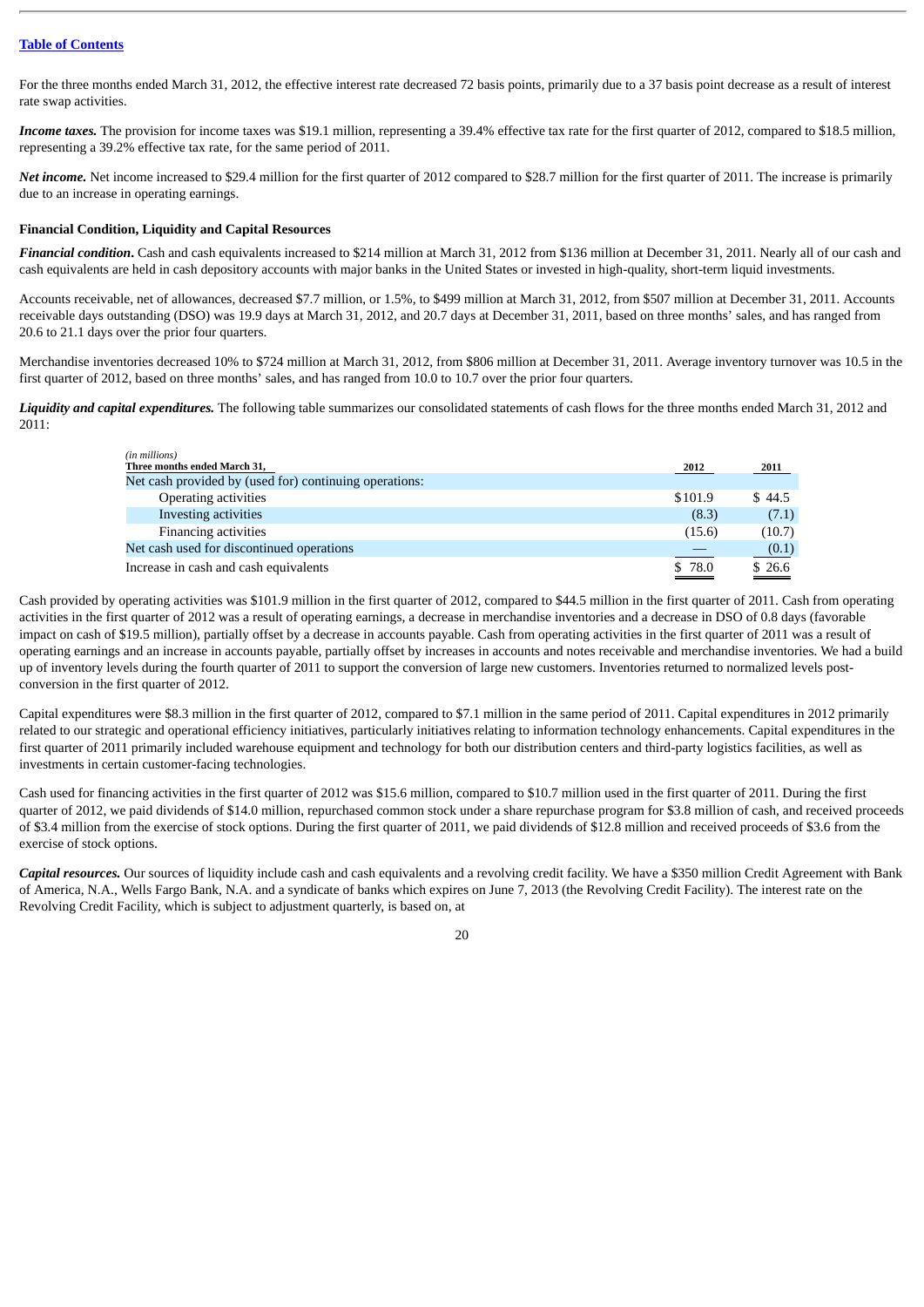our discretion, the London Interbank Offered Rate (LIBOR), the Federal Funds Rate or the Prime Rate, plus an adjustment based on our leverage ratio (Credit Spread). We are charged a commitment fee of between 37.5 and 62.5 basis points on the unused portion of the facility. The terms of the agreement limit the amount of indebtedness that we may incur and require us to maintain ratios for leverage and interest coverage. We may utilize the Revolving Credit Facility for long-term strategic growth, capital expenditures, working capital and general corporate purposes. If we were unable to access the Revolving Credit Facility, it could impact our ability to fund these needs. During the first quarter of 2012, we had no borrowings or repayments under the Revolving Credit Facility. We had \$5.0 million of letters of credit and no borrowings outstanding at March 31, 2012, leaving \$345.0 million available for borrowing at that date. Based on our leverage ratio at March 31, 2012, the interest rate under the facility will remain unchanged at LIBOR plus 250 basis points at the next adjustment date.

We have \$200 million of senior notes outstanding, which mature in 2016 and bear interest at 6.35%, payable semi-annually on April 15 and October 15. The Revolving Credit Facility and senior notes contain cross-default provisions which could result in the acceleration of payments due in the event of default of either agreement. We believe we were in compliance with the debt covenants at March 31, 2012.

In the first quarter of 2012, we paid cash dividends on our outstanding common stock at the rate of \$0.22 per share, which represents a 10% increase over the rate of \$0.20 per share paid in the first quarter of 2011. We anticipate continuing to pay quarterly cash dividends in the future. However, the payment of future dividends remains within the discretion of the Board of Directors and will depend upon our results of operations, financial condition, capital requirements and other factors.

In February 2011, the Board of Directors authorized a share repurchase program of up to \$50 million of our outstanding common stock to be executed at the discretion of management over a three-year period, expiring in February 2014. During the first quarter of 2012, we repurchased approximately 125,000 shares at \$3.8 million under this program. The remaining amount authorized for repurchases under this program is \$30.1 million at March 31, 2012.

We believe available financing sources, including cash generated by operating activities and borrowings under the Revolving Credit Facility, will be sufficient to fund our working capital needs, capital expenditures, long-term strategic growth, payments under long-term debt and lease arrangements, payments of quarterly cash dividends, share repurchases and other cash requirements. While we believe that we will have the ability to meet our financing needs in the foreseeable future, changes in economic conditions may impact (i) the ability of financial institutions to meet their contractual commitments to us, (ii) the ability of our customers and suppliers to meet their obligations to us and/or (iii) our cost of borrowing.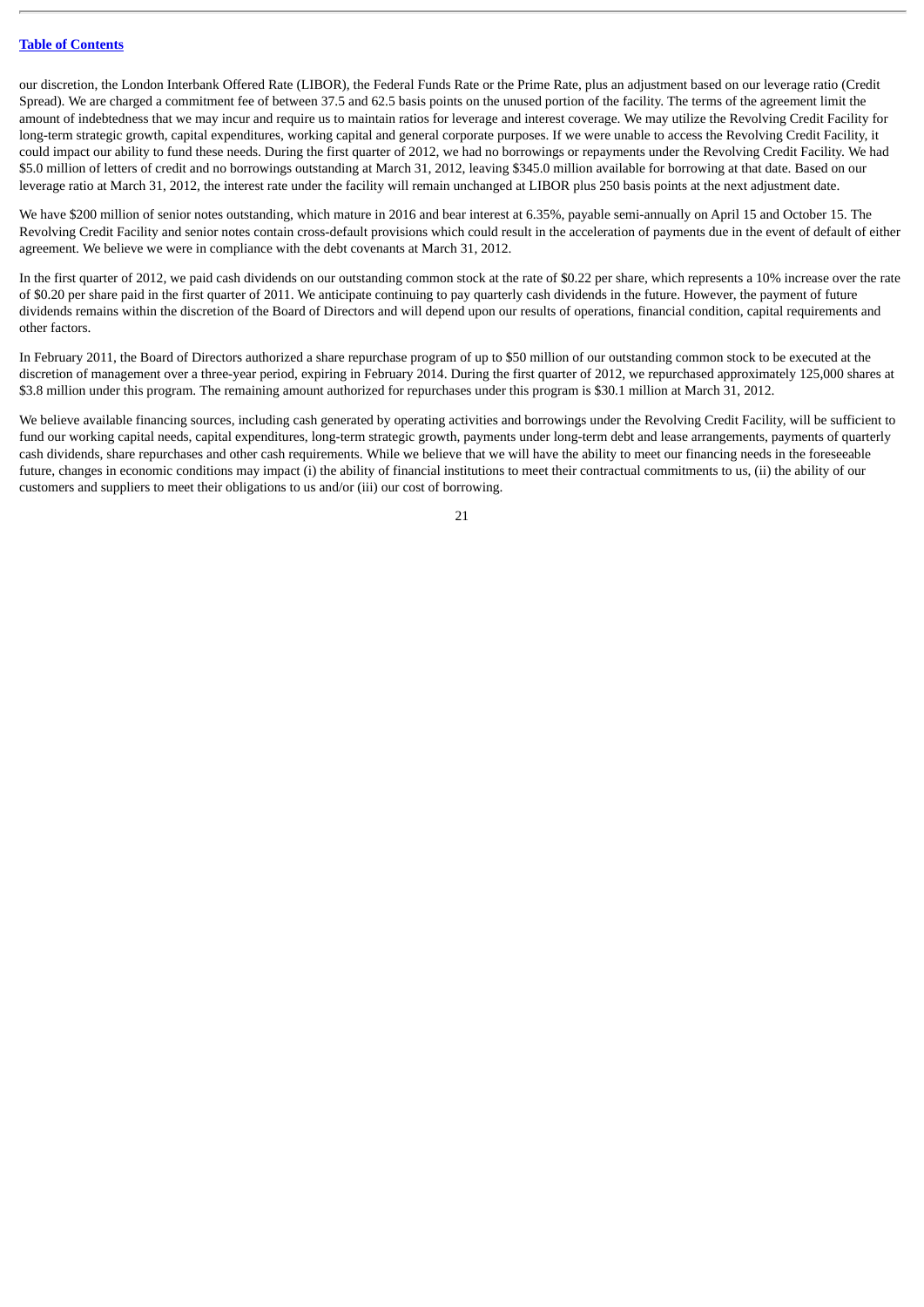#### **Recent Accounting Pronouncements**

For a discussion of recent accounting pronouncements, see Note 12 in the Notes to Consolidated Financial Statements, included in this Quarterly Report on Form 10-Q for the quarterly period ended on March 31, 2012.

### **Recent Development**

In April 2012, the company and Novation, LLC (Novation), a group purchasing organization, entered into a new distribution agreement that will replace our existing distribution agreement with Novation effective September 1, 2012. Under the new agreement, our status as an authorized distributor for Novation's member healthcare facilities will continue, allowing us to compete with other authorized distributors to secure individual member business, which is typically accomplished through individual contract arrangements with the member healthcare facilities. The new agreement has a five-year term with two one-year renewal options.

#### **Forward-looking Statements**

Certain statements in this discussion constitute "forward-looking statements" within the meaning of the Private Securities Litigation Reform Act of 1995. Although we believe our expectations with respect to the forward-looking statements are based upon reasonable assumptions within the bounds of its knowledge of our business and operations, all forward-looking statements involve risks and uncertainties and, as a result, actual results could differ materially from those projected, anticipated or implied by these statements. Such forward-looking statements involve known and unknown risks, including, but not limited to:

- general economic and business conditions;
- our ability to implement strategic initiatives;
- the availability of and modifications to existing supplier funding programs and our ability to meet the terms to qualify for certain of these programs;
- our ability to adapt to changes in product pricing and other terms of purchase by suppliers of product;
- dependence on sales to certain customers;
- the ability of customers to meet financial commitments due to us;
- our ability to retain existing customers and the success of marketing and other programs in attracting new customers;
- changes in government regulations, including healthcare laws and regulations;
- changes in manufacturer preferences between direct sales and wholesale distribution;
- competition;
- changing trends in customer profiles and ordering patterns;
- our ability to meet customer demand for additional value-added services;
- our ability to meet performance targets specified by customer contracts under contractual commitments;
- access to special inventory buying opportunities;
- the ability of business partners and financial institutions to perform their contractual responsibilities;
- our ability to manage operating expenses and improve operational efficiencies in response to changing customer profiles;
- the effect of price volatility in the commodities markets, including fuel price fluctuations, on our operating costs and supplier product prices;
- our ability to continue to obtain financing at reasonable rates and to manage financing costs and interest rate risk;
- the risk that a decline in business volume or profitability could result in an impairment of goodwill or other long-lived assets;
- our ability to timely or adequately respond to technological advances in the medical supply industry;
- the risk that information systems are interrupted or damaged by unforeseen events or fail for any extended period of time;
- our ability to successfully identify, manage or integrate acquisitions;
- the costs associated with and outcome of outstanding and any future litigation, including product and professional liability claims; and
- the outcome of outstanding tax contingencies and legislative and tax proposals.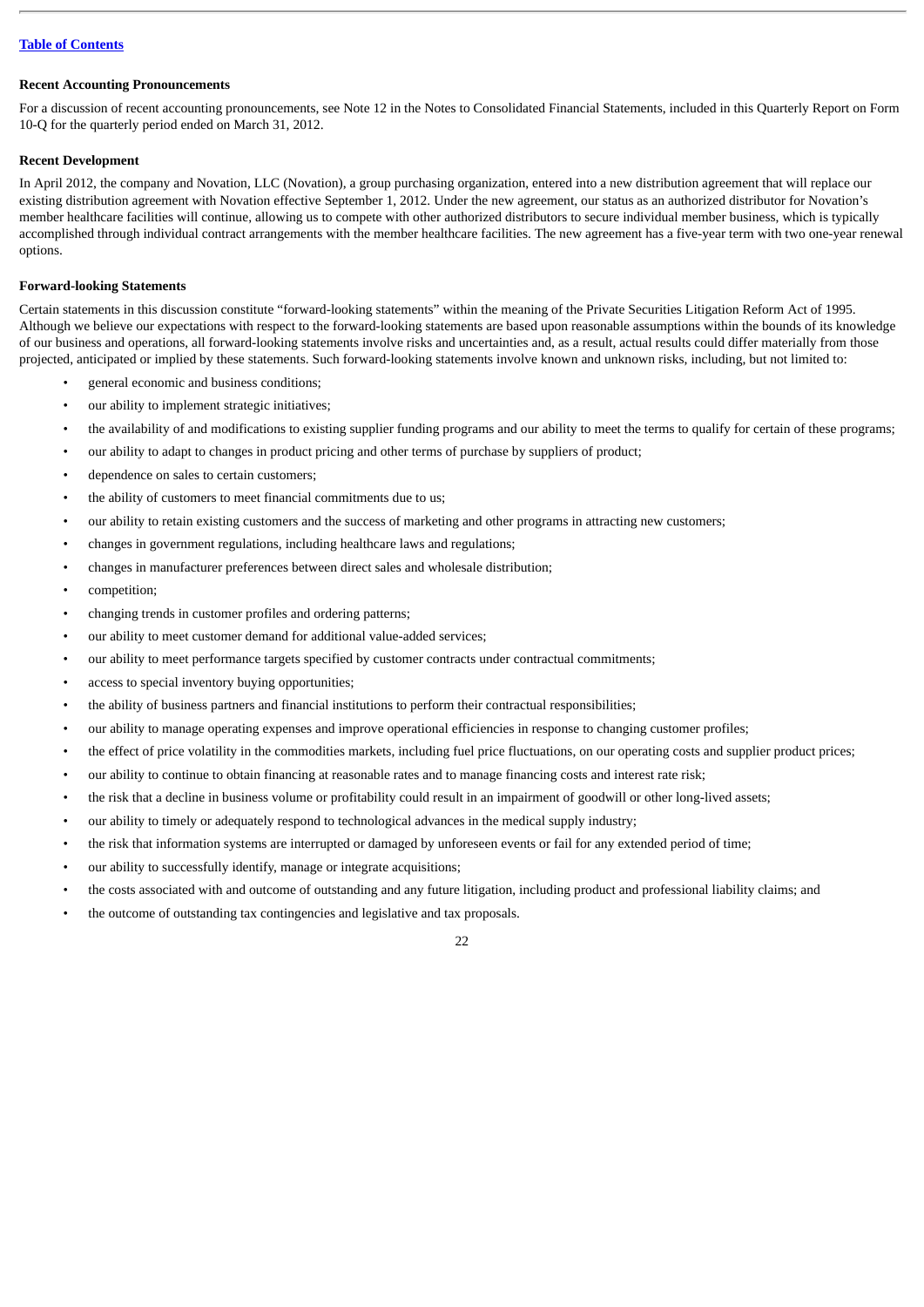### <span id="page-22-0"></span>**Item 3. Quantitative and Qualitative Disclosures About Market Risk**

We provide credit in the normal course of business to our customers and are exposed to losses resulting from nonpayment or delinquent payment by customers. We perform initial and ongoing credit evaluations of our customers and maintain reserves for estimated credit losses. We measure our performance in collecting customer accounts receivable in terms of days sales outstanding (DSO). Accounts receivable at March 31, 2012, were approximately \$499 million, and DSO at March 31, 2012, was 19.9 days, based on three months' sales. A hypothetical increase (decrease) in DSO of one day would result in a decrease (increase) in our cash balances, an increase (decrease) in borrowings against our revolving credit facility, or a combination thereof, of approximately \$24 million.

We are exposed to market risk from changes in interest rates related to our revolving credit facility. We had no outstanding borrowings and \$5.0 million in letters of credit under the revolving credit facility at March 31, 2012. A hypothetical increase in interest rates of 100 basis points would result in a potential reduction in future pre-tax earnings of approximately \$0.1 million per year for every \$10 million of outstanding borrowings under the revolving credit facility.

Due to the nature of our distribution services, which generally include delivery of product to specified locations, we are exposed to potential volatility in fuel prices. The price and availability of fuel fluctuates due to market conditions generally outside of our control. Increased fuel costs may have a negative impact on our results of operations by increasing the costs we incur to deliver product, either through utilizing our own fleet or third-party carriers.

We estimate that approximately \$0.4 million of an increase in delivery costs for the first quarter of 2012 was related to increases in diesel prices. We benchmark our diesel fuel purchase prices against the U.S. Weekly Retail On-Highway Diesel Prices (the "Diesel Benchmark Price") as quoted on the website of the U.S. Energy Information Administration. The Diesel Benchmark Price averaged \$3.96 per gallon for three months ended March 31, 2012, representing an increase of 9.8% from \$3.61 per gallon for the same period in 2011. Accordingly, on an annualized basis, we estimate that every 10 cents per gallon increase in the Diesel Benchmark Price reduced our operating earnings by approximately \$470,000, excluding the effect of mitigating strategies. Our strategies for helping to mitigate our exposure to changing fuel prices include the use of fuel surcharges, activity-based pricing and fixed-price contracts with suppliers.

On January 31, 2012, we entered into a fixed-price purchase agreement with one of our diesel fuel suppliers for approximately one-third of our anticipated fuel usage for 2012 at an equivalent Diesel Benchmark Price of \$3.90 per gallon.

### <span id="page-22-1"></span>**Item 4. Controls and Procedures**

We carried out an evaluation, with the participation of management, including our principal executive officer and principal financial officer, of the effectiveness of our disclosure controls and procedures (pursuant to Rule 13a-15(e) under the Securities Exchange Act of 1934, as amended) as of the end of the period covered by this report. Based upon that evaluation, the principal executive officer and principal financial officer concluded that our disclosure controls and procedures were effective as of March 31, 2012. There has been no change in our internal control over financial reporting during the quarter ended March 31, 2012, that has materially affected, or is reasonably likely to materially affect, our internal control over financial reporting.

### <span id="page-22-2"></span>**Part II. Other Information**

### <span id="page-22-3"></span>**Item 1. Legal Proceedings**

Certain legal proceedings pending against us are described in our Annual Report on Form 10-K for the year ended December 31, 2011. Through March 31, 2012, there have been no material developments in any legal proceedings reported in such Annual Report.

### <span id="page-22-4"></span>**Item 1A. Risk Factors**

Certain risk factors that we believe could affect our business and prospects are described in our Annual Report on Form 10-K for the year ended December 31, 2011. Through March 31, 2012, there have been no material changes in the risk factors described in such Annual Report.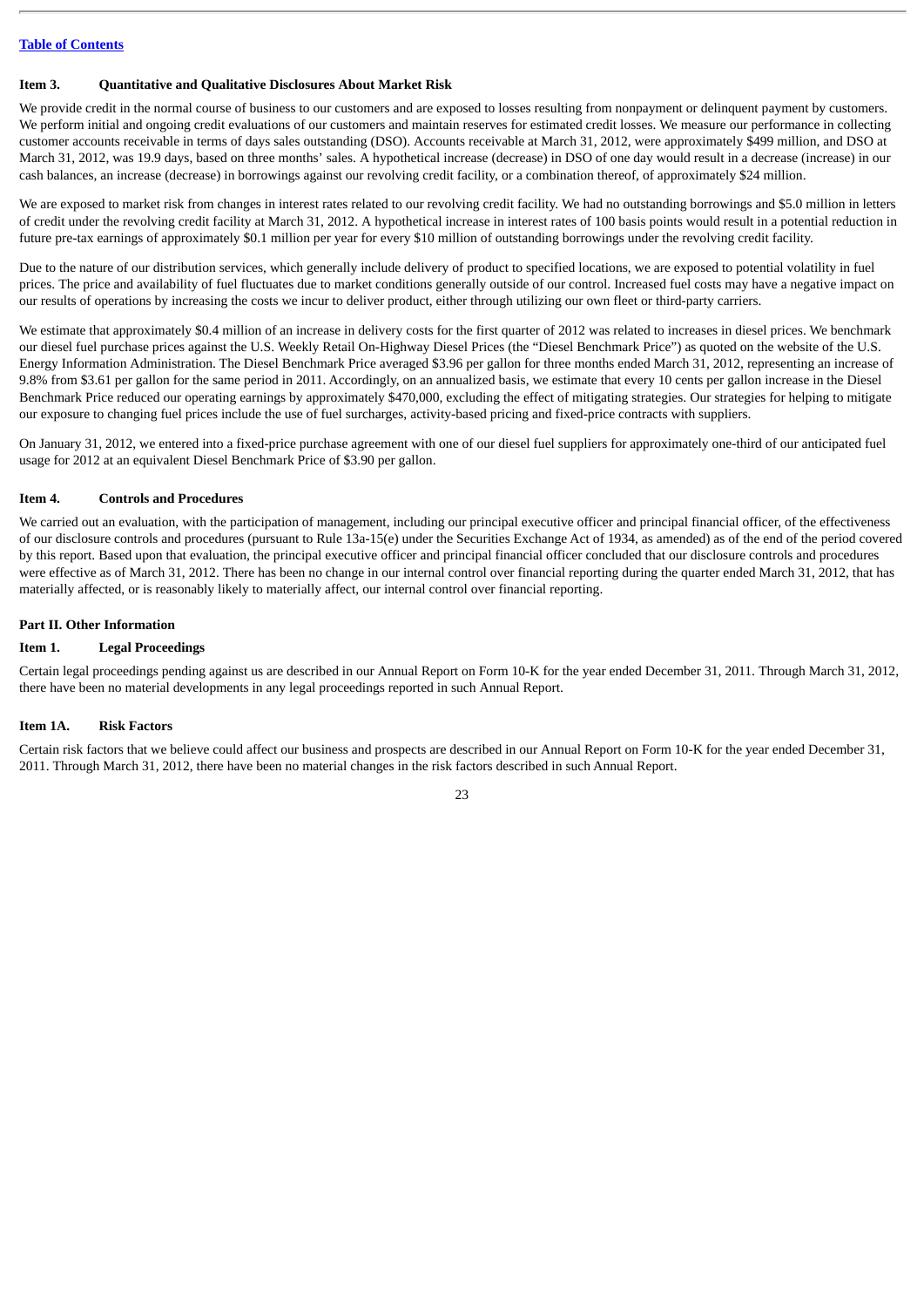### <span id="page-23-0"></span>**Item 2. Unregistered Sales of Equity Securities, Use of Proceeds and Issuer Purchases of Equity Securities.**

In February 2011, our Board of Directors authorized a share repurchase program of up to \$50 million of our outstanding common stock to be executed at the discretion of management over a three-year period, expiring in February 2014. The program is intended to offset shares issued in conjunction with our stock incentive plan and may be suspended or discontinued at any time. During the first quarter of 2012, we repurchased in open-market transactions and retired 124,655 shares of our common stock for an aggregate of \$3.8 million, or an average price per share of \$30.08. The following table summarizes share repurchase activity by month during the first quarter of 2012.

| Period        | <b>Total number of</b><br>shares purchased | Average price paid<br>per share | <b>Total number</b><br>of shares<br>purchased<br>as part of a<br>publicly<br>announced<br>program | <b>Maximum</b> dollar<br>value of shares<br>that may yet be<br>purchased under<br>the program |
|---------------|--------------------------------------------|---------------------------------|---------------------------------------------------------------------------------------------------|-----------------------------------------------------------------------------------------------|
| January 2012  |                                            | —                               |                                                                                                   | \$ 33,875,601                                                                                 |
| February 2012 | 53,505                                     | 30.33                           | 53,505                                                                                            | 32,253,062                                                                                    |
| March 2012    | 71,150                                     | 29.90                           | 71,150                                                                                            | 30,125,608                                                                                    |
| Total         | 124,655                                    |                                 | 124,655                                                                                           |                                                                                               |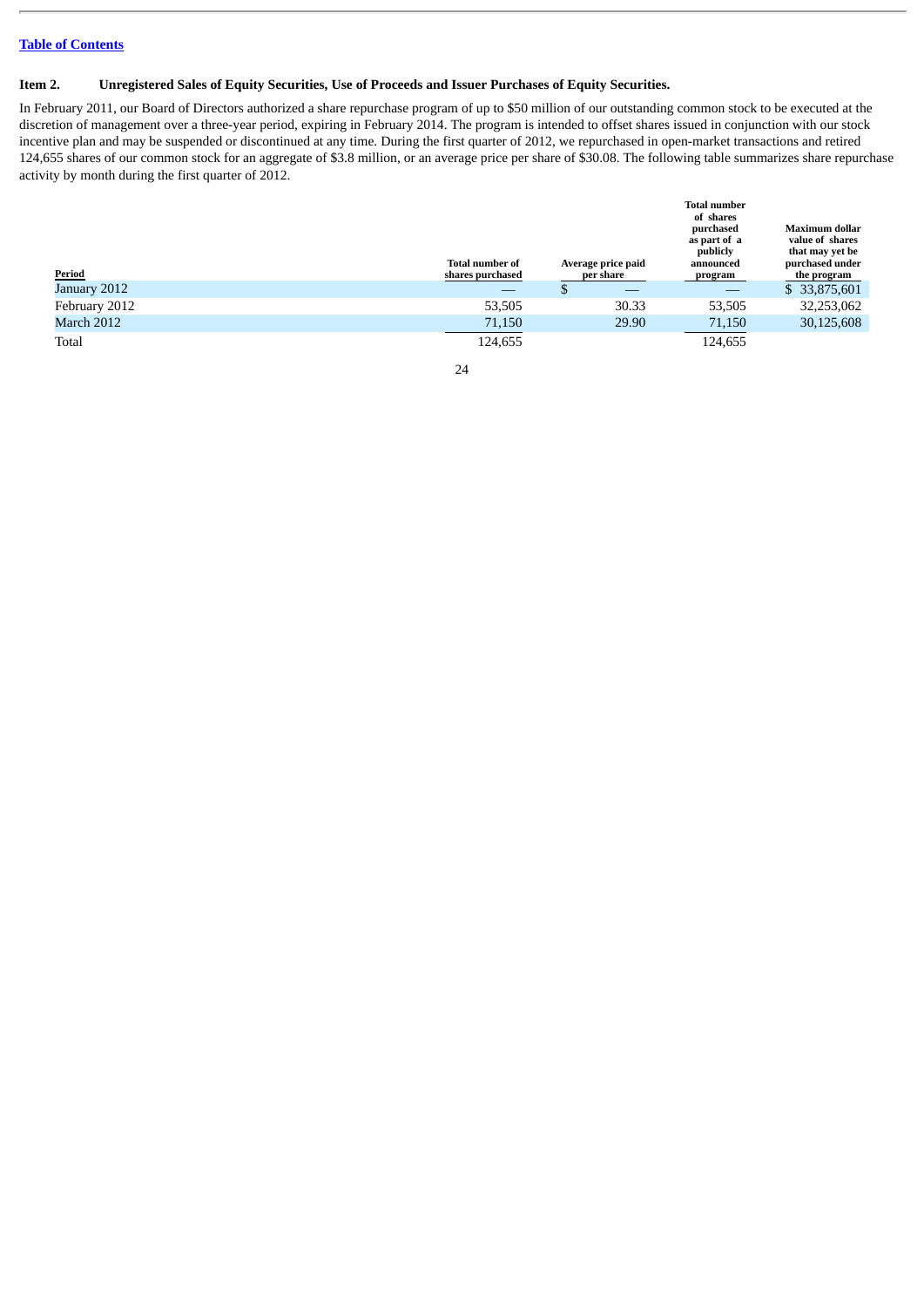<span id="page-24-0"></span>

| Item 6.<br>Exhibits<br>(a) | <b>Exhibits</b>                                                                                                                                                                          |
|----------------------------|------------------------------------------------------------------------------------------------------------------------------------------------------------------------------------------|
| 31.1                       | Certification of Chief Executive Officer pursuant to Rule 13a-14(a) under the Securities Exchange Act of 1934, as adopted pursuant to Section<br>302 of the Sarbanes- Oxley Act of 2002. |
| 31.2                       | Certification of Chief Financial Officer pursuant to Rule 13a-14(a) under the Securities Exchange Act of 1934, as adopted pursuant to Section<br>302 of the Sarbanes- Oxley Act of 2002. |
| 32.1                       | Certification of Chief Executive Officer pursuant to 18 U.S.C. Section 1350, as adopted pursuant to Section 906 of the Sarbanes-Oxley Act of<br>2002.                                    |
| 32.2                       | Certification of Chief Financial Officer pursuant to 18 U.S.C. Section 1350, as adopted pursuant to Section 906 of the Sarbanes-Oxley Act of<br>2002.                                    |
| 101.INS*                   | <b>XBRL Instance Document</b>                                                                                                                                                            |
| 101.SCH*                   | XBRL Taxonomy Extension Schema Document                                                                                                                                                  |
| $101.CAL*$                 | XBRL Taxonomy Extension Calculation Linkbase Document                                                                                                                                    |
| 101.DEF*                   | XBRL Taxonomy Definition Linkbase Document                                                                                                                                               |
| $101.LAB*$                 | XBRL Taxonomy Extension Label Linkbase Document                                                                                                                                          |
| 101.PRE*                   | XBRL Taxonomy Extension Presentation Linkbase Document                                                                                                                                   |

\* XBRL (Extensible Business Reporting Language) information is furnished and not filed or part of a registration statement or prospectus for purposes of Sections 11 or 12 of the Securities Act of 1933, is deemed not filed for purposes of Section 18 of the Securities Exchange Act of 1934, and otherwise is not subject to liability under these sections.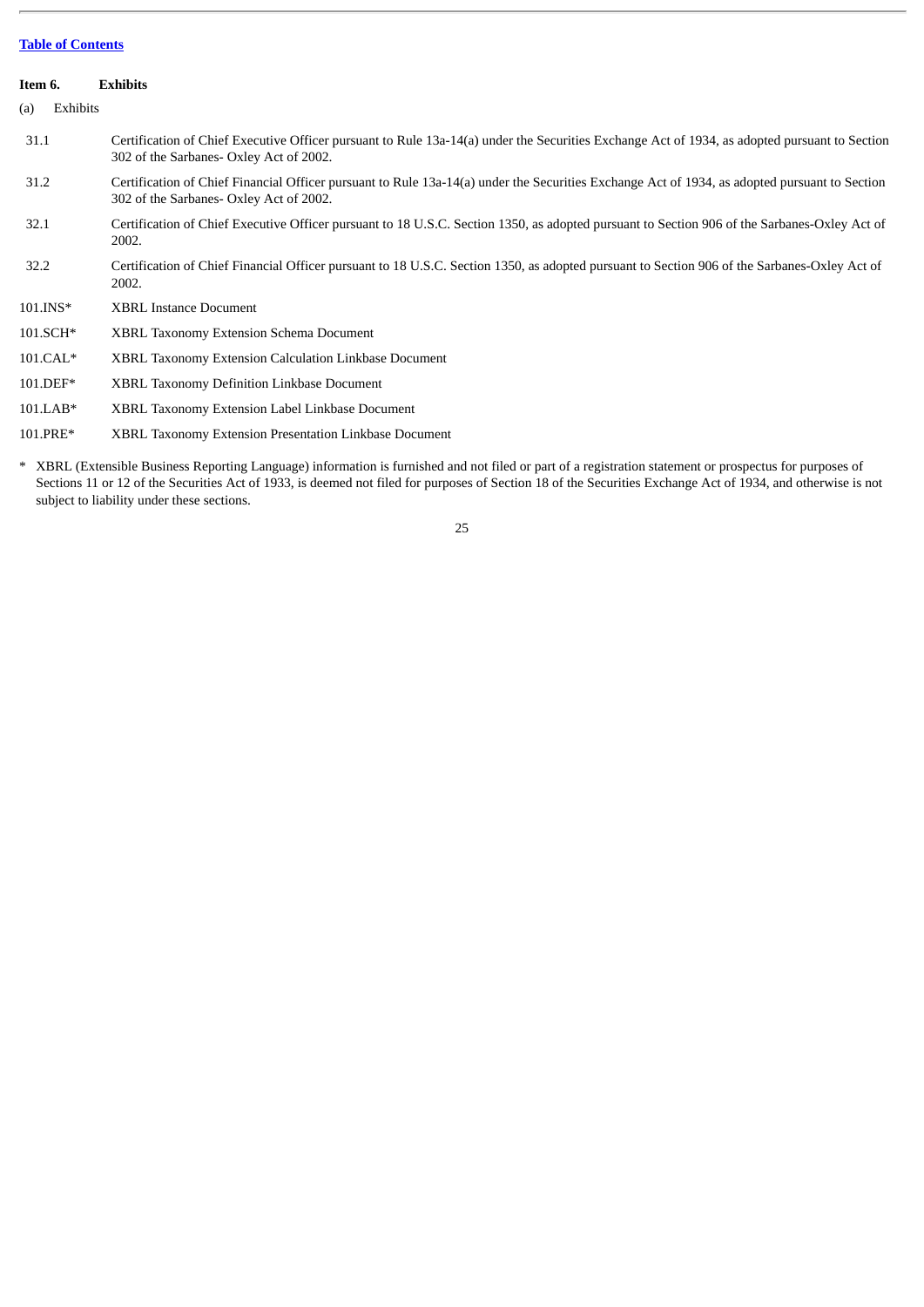### **SIGNATURES**

Pursuant to the requirements of the Securities Exchange Act of 1934, the Registrant has duly caused this report to be signed on its behalf by the undersigned thereunto duly authorized.

Date: April 27, 2012 /s/ Craig R. Smith

Owens & Minor, Inc. (Registrant)

Craig R. Smith President & Chief Executive Officer

Date: April 27, 2012 /s/ D. Andrew Edwards

D. Andrew Edwards Vice President, Controller & Interim Chief Financial Officer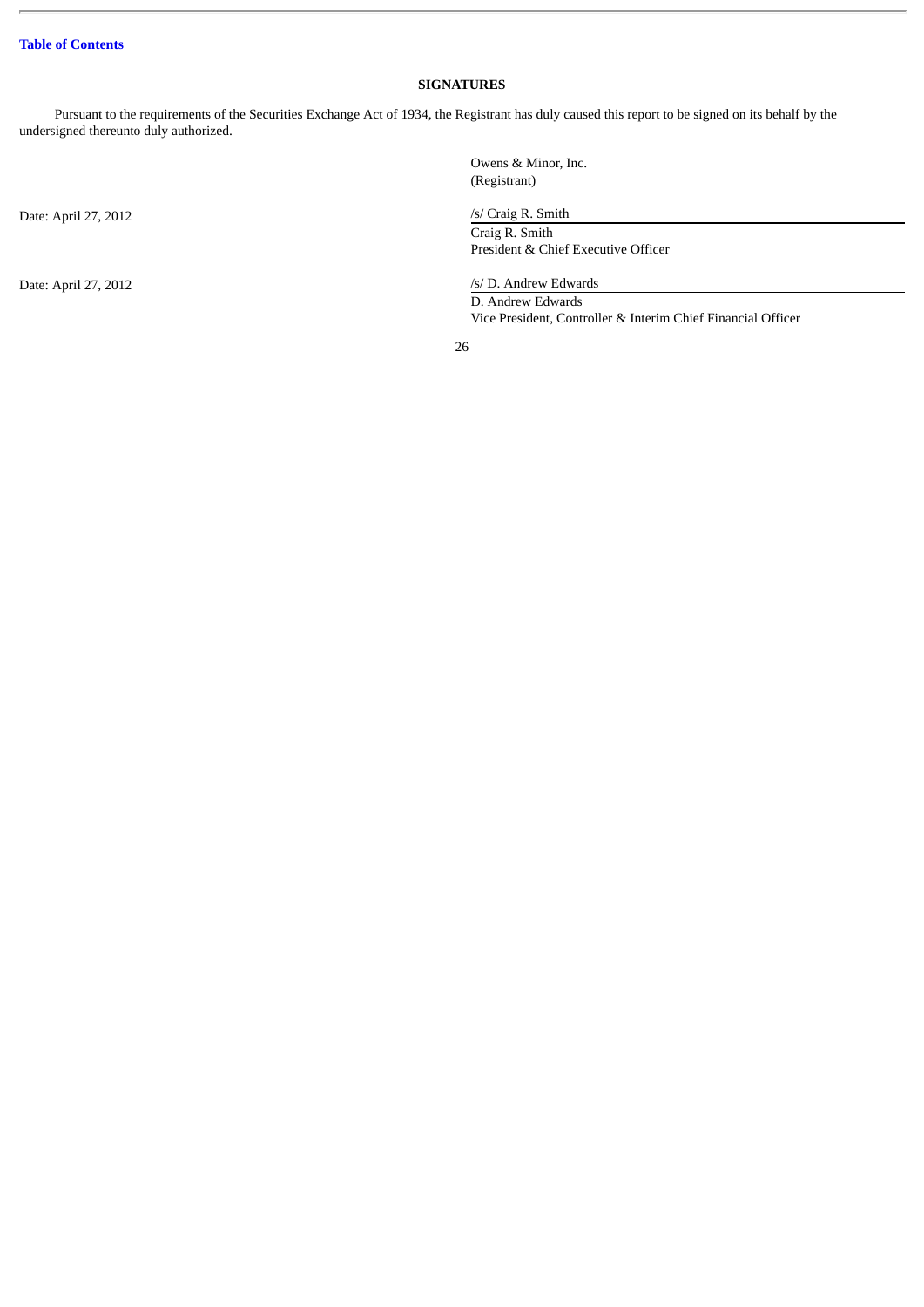### **Exhibits Filed with SEC**

| Exhibit #  |                                                                                                                                                                                         |
|------------|-----------------------------------------------------------------------------------------------------------------------------------------------------------------------------------------|
| 31.1       | Certification of Chief Executive Officer pursuant to Rule 13a-14(a) under the Securities Exchange Act of 1934, as adopted pursuant to Section<br>302 of the Sarbanes-Oxley Act of 2002. |
| 31.2       | Certification of Chief Financial Officer pursuant to Rule 13a-14(a) under the Securities Exchange Act of 1934, as adopted pursuant to Section<br>302 of the Sarbanes-Oxley Act of 2002. |
| 32.1       | Certification of Chief Executive Officer pursuant to 18 U.S.C. Section 1350, as adopted pursuant to Section 906 of the Sarbanes-Oxley Act of<br>2002.                                   |
| 32.2       | Certification of Chief Financial Officer pursuant to 18 U.S.C. Section 1350, as adopted pursuant to Section 906 of the Sarbanes-Oxley Act of<br>2002.                                   |
| 101.INS*   | <b>XBRL Instance Document</b>                                                                                                                                                           |
| 101.SCH*   | <b>XBRL Taxonomy Extension Schema Document</b>                                                                                                                                          |
| $101.CAL*$ | XBRL Taxonomy Extension Calculation Linkbase Document                                                                                                                                   |
| 101.DEF*   | XBRL Taxonomy Definition Linkbase Document                                                                                                                                              |
| $101.LAB*$ | XBRL Taxonomy Extension Label Linkbase Document                                                                                                                                         |
| 101.PRE*   | XBRL Taxonomy Extension Presentation Linkbase Document                                                                                                                                  |
|            |                                                                                                                                                                                         |

\* XBRL (Extensible Business Reporting Language) information is furnished and not filed or part of a registration statement or prospectus for purposes of Sections 11 or 12 of the Securities Act of 1933, is deemed not filed for purposes of Section 18 of the Securities Exchange Act of 1934, and otherwise is not subject to liability under these sections.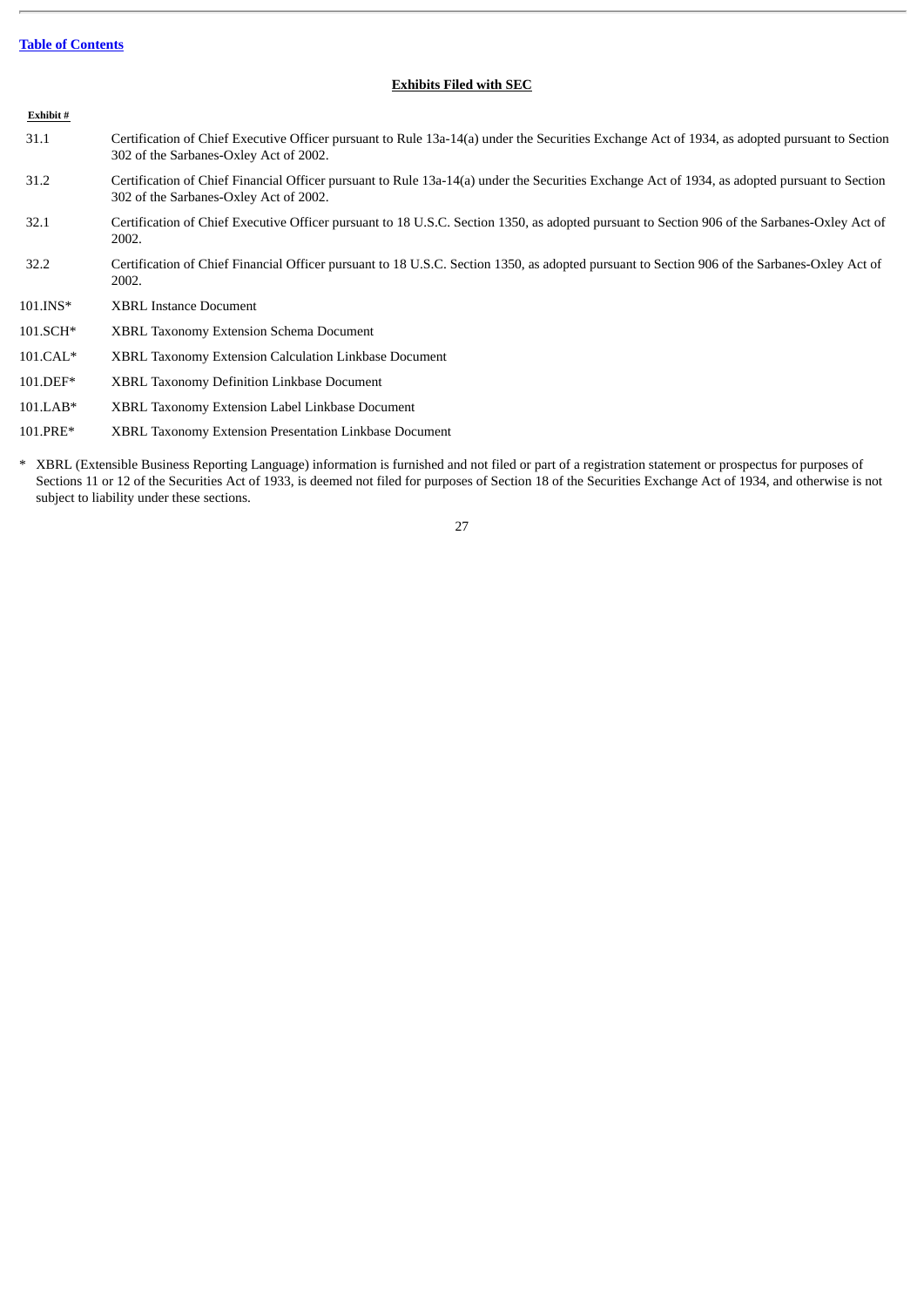### **CERTIFICATION PURSUANT TO RULE 13a-14(a) UNDER THE SECURITIES EXCHANGE ACT OF 1934, AS ADOPTED PURSUANT TO SECTION 302 OF THE SARBANES-OXLEY ACT OF 2002**

I, Craig R. Smith, certify that:

- 1. I have reviewed this Quarterly Report on Form 10-Q for the quarter ended March 31, 2012, of Owens & Minor, Inc.;
- 2. Based on my knowledge, this report does not contain any untrue statement of a material fact or omit to state a material fact necessary to make the statements made, in light of the circumstances under which such statements were made, not misleading with respect to the period covered by this report;
- 3. Based on my knowledge, the financial statements, and other financial information included in this report, fairly present in all material respects the financial condition, results of operations and cash flows of the registrant as of, and for, the periods presented in this report;
- 4. The registrant's other certifying officer and I are responsible for establishing and maintaining disclosure controls and procedures (as defined in Exchange Act Rules 13a-15(e) and 15d-15(e)) and internal control over financial reporting (as defined in Exchange Act Rules 13a-15(f) and 15d-15(f)) for the registrant and have:
	- a) Designed such disclosure controls and procedures, or caused such disclosure controls and procedures to be designed under our supervision, to ensure that material information relating to the registrant, including its consolidated subsidiaries, is made known to us by others within those entities, particularly during the period in which this report is being prepared;
	- b) Designed such internal control over financial reporting, or caused such internal control over financial reporting to be designed under our supervision, to provide reasonable assurance regarding the reliability of financial reporting and the preparation of financial statements for external purposes in accordance with generally accepted accounting principles;
	- c) Evaluated the effectiveness of the registrant's disclosure controls and procedures and presented in this report our conclusions about the effectiveness of the disclosure controls and procedures, as of the end of the period covered by this report based on such evaluation; and
	- d) Disclosed in this report any change in the registrant's internal control over financial reporting that occurred during the registrant's most recent fiscal quarter (the registrant's fourth fiscal quarter in the case of an annual report) that has materially affected, or is reasonably likely to materially affect, the registrant's internal control over financial reporting; and
- 5. The registrant's other certifying officer and I have disclosed, based on our most recent evaluation of internal control over financial reporting, to the registrant's auditors and the audit committee of the registrant's board of directors (or persons performing the equivalent functions):
	- a) All significant deficiencies and material weaknesses in the design or operation of internal control over financial reporting which are reasonably likely to adversely affect the registrant's ability to record, process, summarize and report financial information; and
	- b) Any fraud, whether or not material, that involves management or other employees who have a significant role in the registrant's internal control over financial reporting.

Date: April 27, 2012

/s/ Craig R. Smith

Craig R. Smith Chief Executive Officer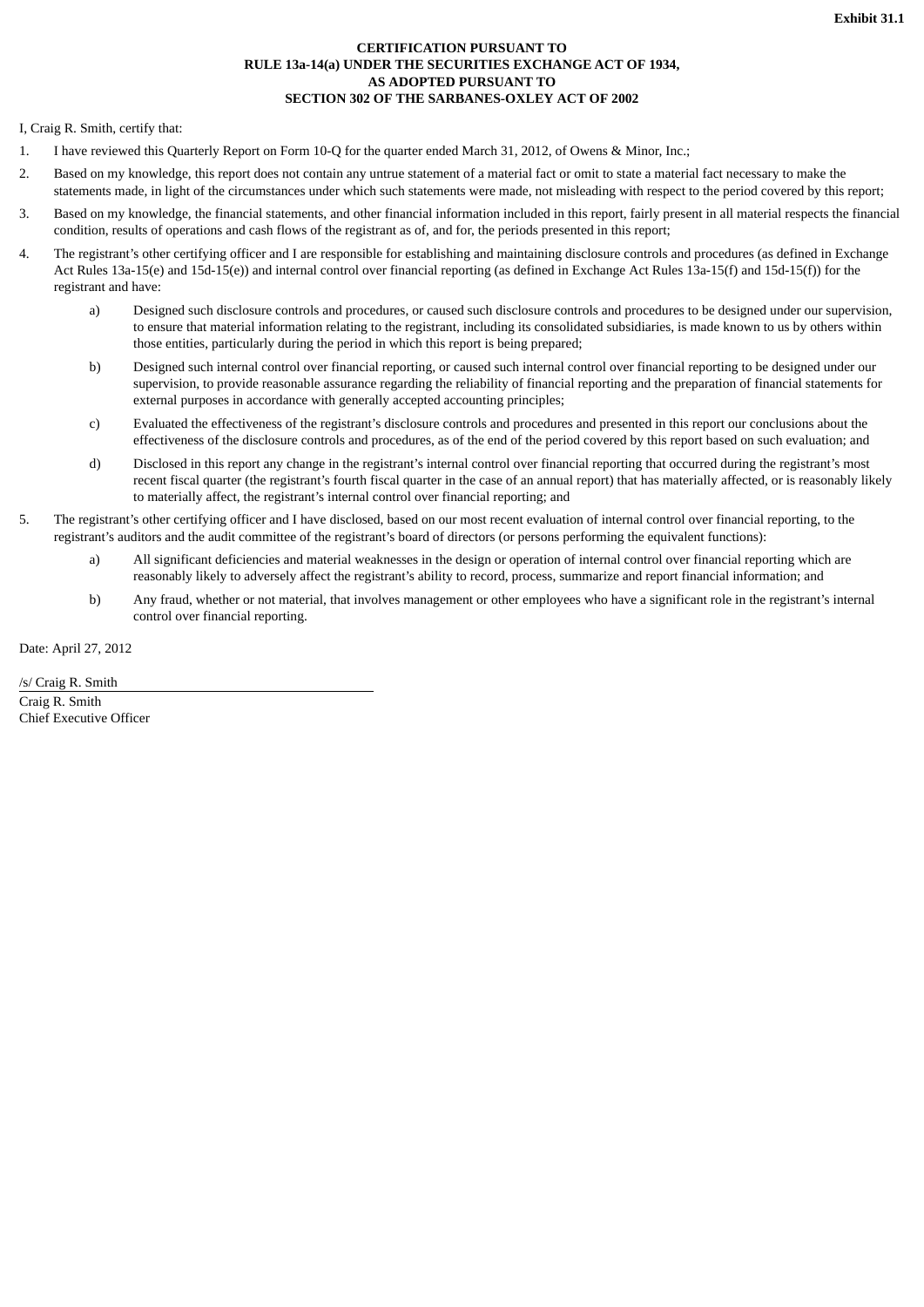### **CERTIFICATION PURSUANT TO RULE 13a-14(a) UNDER THE SECURITIES EXCHANGE ACT OF 1934, AS ADOPTED PURSUANT TO SECTION 302 OF THE SARBANES-OXLEY ACT OF 2002**

I, D. Andrew Edwards, certify that:

- 1. I have reviewed this Quarterly Report on Form 10-Q for the quarter ended March 31, 2012, of Owens & Minor, Inc.;
- 2. Based on my knowledge, this report does not contain any untrue statement of a material fact or omit to state a material fact necessary to make the statements made, in light of the circumstances under which such statements were made, not misleading with respect to the period covered by this report;
- 3. Based on my knowledge, the financial statements, and other financial information included in this report, fairly present in all material respects the financial condition, results of operations and cash flows of the registrant as of, and for, the periods presented in this report;
- 4. The registrant's other certifying officer and I are responsible for establishing and maintaining disclosure controls and procedures (as defined in Exchange Act Rules 13a-15(e) and 15d-15(e)) and internal control over financial reporting (as defined in Exchange Act Rules 13a-15(f) and 15d-15(f)) for the registrant and have:
	- a) Designed such disclosure controls and procedures, or caused such disclosure controls and procedures to be designed under our supervision, to ensure that material information relating to the registrant, including its consolidated subsidiaries, is made known to us by others within those entities, particularly during the period in which this report is being prepared;
	- b) Designed such internal control over financial reporting, or caused such internal control over financial reporting to be designed under our supervision, to provide reasonable assurance regarding the reliability of financial reporting and the preparation of financial statements for external purposes in accordance with generally accepted accounting principles;
	- c) Evaluated the effectiveness of the registrant's disclosure controls and procedures and presented in this report our conclusions about the effectiveness of the disclosure controls and procedures, as of the end of the period covered by this report based on such evaluation; and
	- d) Disclosed in this report any change in the registrant's internal control over financial reporting that occurred during the registrant's most recent fiscal quarter (the registrant's fourth fiscal quarter in the case of an annual report) that has materially affected, or is reasonably likely to materially affect, the registrant's internal control over financial reporting; and
- 5. The registrant's other certifying officer and I have disclosed, based on our most recent evaluation of internal control over financial reporting, to the registrant's auditors and the audit committee of the registrant's board of directors (or persons performing the equivalent functions):
	- a) All significant deficiencies and material weaknesses in the design or operation of internal control over financial reporting which are reasonably likely to adversely affect the registrant's ability to record, process, summarize and report financial information; and
	- b) Any fraud, whether or not material, that involves management or other employees who have a significant role in the registrant's internal control over financial reporting.

Date: April 27, 2012

/s/ D. Andrew Edwards

D. Andrew Edwards Interim Chief Financial Officer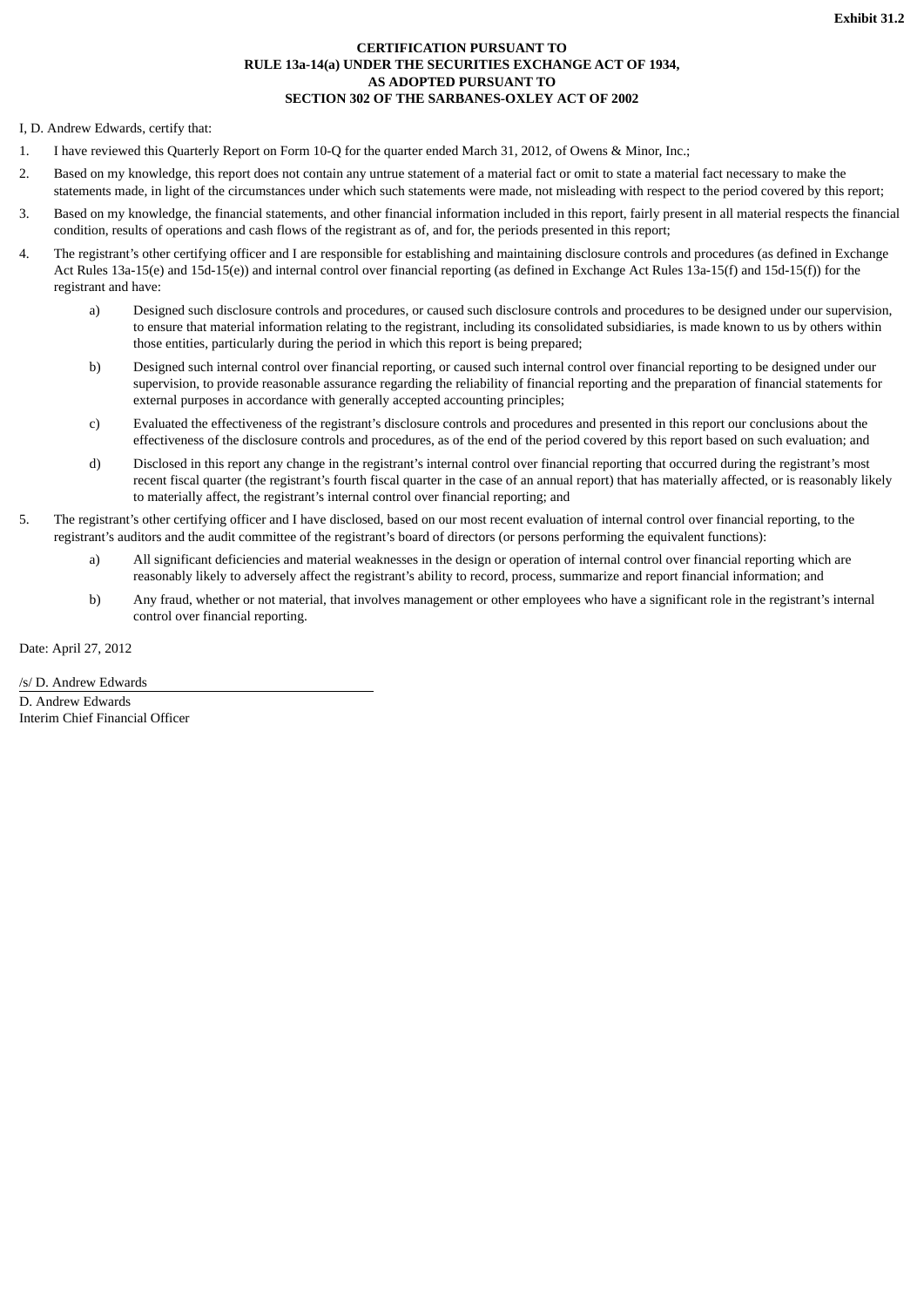### **CERTIFICATION PURSUANT TO 18 U.S.C. SECTION 1350, AS ADOPTED PURSUANT TO SECTION 906 OF THE SARBANES-OXLEY ACT OF 2002**

In connection with the Quarterly Report of Owens & Minor, Inc. (the "Company") on Form 10-Q for the period ended March 31, 2012, as filed with the Securities and Exchange Commission on the date hereof (the "Report"), I, Craig R. Smith, Chief Executive Officer of the Company, certify, pursuant to 18 U.S.C. Section 1350, as adopted pursuant to Section 906 of the Sarbanes-Oxley Act of 2002, that to the best of my knowledge:

(1) The Report fully complies with the requirements of Section 13(a) or 15(d) of the Securities Exchange Act of 1934, as amended; and

(2) The information contained in the Report fairly presents, in all material respects, the financial condition and results of operations of the Company.

/s/ Craig R. Smith

Craig R. Smith Chief Executive Officer Owens & Minor, Inc.

April 27, 2012